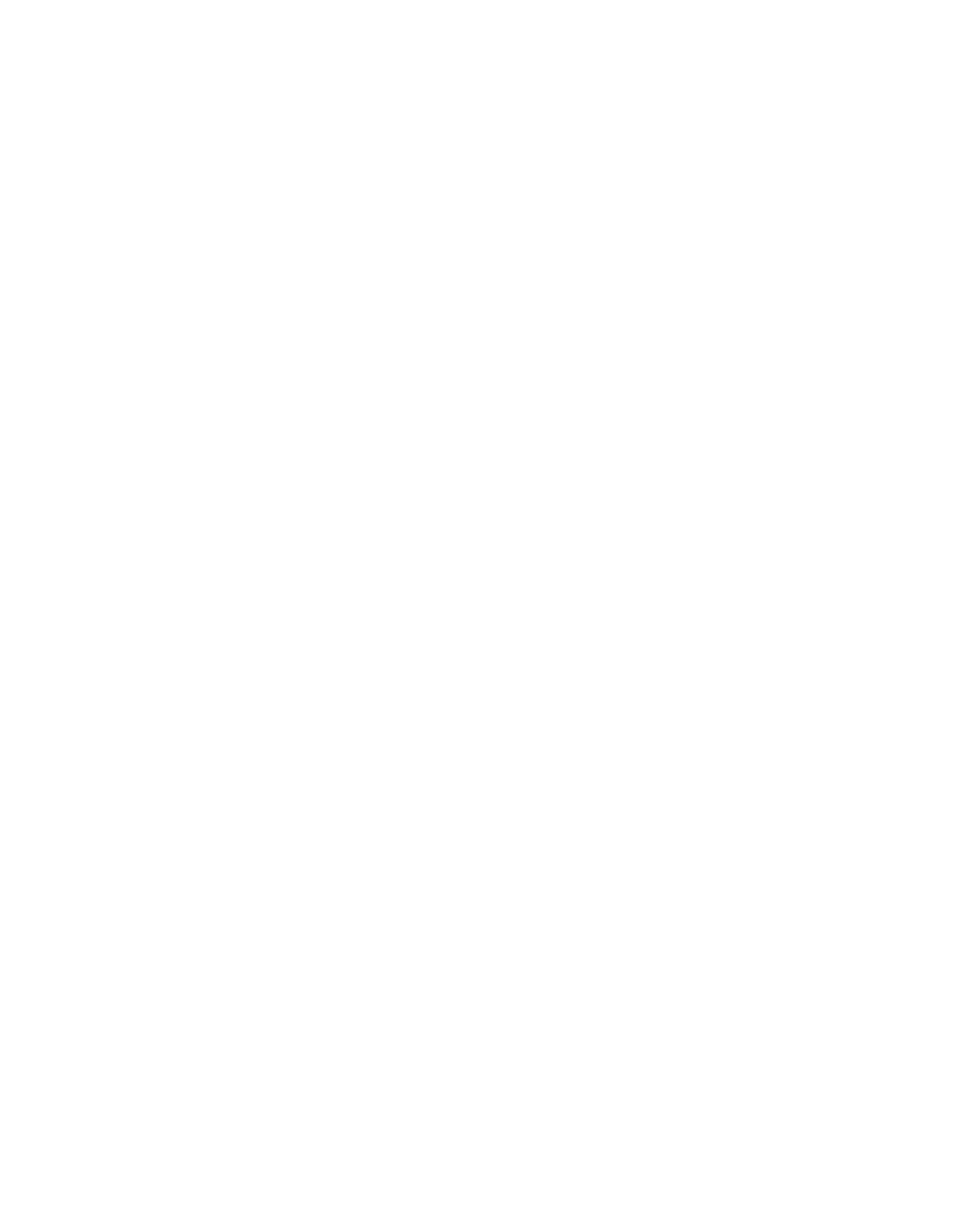## **REGULATIONS**

| Programme                   | "Programme" means a course of study leading to the award of a degree in a<br>discipline.                                                                                                                                                                                                                                                    |
|-----------------------------|---------------------------------------------------------------------------------------------------------------------------------------------------------------------------------------------------------------------------------------------------------------------------------------------------------------------------------------------|
| Course                      | "Course" refers to a subject offered under the degree programme.<br>÷                                                                                                                                                                                                                                                                       |
| Part I – Tamil / Other      | means "Tamil/other language s" offered under Part I of the programme.                                                                                                                                                                                                                                                                       |
| languages Part II-English   | means "English" language offered under Part II of the programme.<br>÷                                                                                                                                                                                                                                                                       |
| Part III (Core Courses)     | means "the core courses" related to the programme concerned including<br>practical offered under Part III of the programme.                                                                                                                                                                                                                 |
| Part III (Allied Courses)   | means "Allied courses" offered under part III of the programme, which is<br>÷<br>in nature but related to the programme concerned                                                                                                                                                                                                           |
| Part III (Elective Courses) | means "Elective courses" related to the core courses of the<br>÷<br>programme concerned offered under Part III of the programme.                                                                                                                                                                                                            |
| Part IV                     |                                                                                                                                                                                                                                                                                                                                             |
| (i) Tamil                   | : means basic orientation in Tamil language offered under Part IV (i) of the<br>programme (as name of the course) for those students who have not studied<br>Tamil upto $12th$ standard.                                                                                                                                                    |
| \(ii) Advance Tamil         | means, Advanced level Tamil offered under Part IV of the programme to<br>÷<br>students who have studied Tamil language upto 12 <sup>th</sup> standard and chosen<br>other languages under part I of the programme but would like to advance<br>their Tamil language skills.                                                                 |
| (iii) Non Major             | : means elective subjects offered under Part IV (iii) option is being given<br>not Electives concerned with major but are to be selected by students who<br>have not opted for (either) Advance Tamil or Tamil (as mandated).                                                                                                               |
| (iv) "Skill based Courses   | : means the courses offered as skill based courses under Part IV (iv) of the<br>Courses" programme aimed at imparting Advance d Skill                                                                                                                                                                                                       |
| (v) "Foundation Course"     | means courses such as<br>÷                                                                                                                                                                                                                                                                                                                  |
|                             | 1) Environmental Studies $(1st$ year)                                                                                                                                                                                                                                                                                                       |
|                             | 2) Value Education yoga under Part IV (iv) of the programme.                                                                                                                                                                                                                                                                                |
| Part V                      |                                                                                                                                                                                                                                                                                                                                             |
| "Extension                  | means all those activities under NSS/NCC/Sports/YRC programme and<br>other Activities" co and extracurricular activities offered under part V of the<br>programme.                                                                                                                                                                          |
|                             | A detailed explanation of the above with relevant credits are given under<br>"Scheme of Examination along with Distribution of Marks and Credits"                                                                                                                                                                                           |
| <b>Duration</b>             | Means the stipulated years of study to complete a programme as prescribed<br>$\ddot{\phantom{a}}$<br>by the University from time to time. Currently for the undergraduate<br>programme the duration of study is THREE years. These regulations shall<br>apply to the regular course of study in approved institutions of the<br>University. |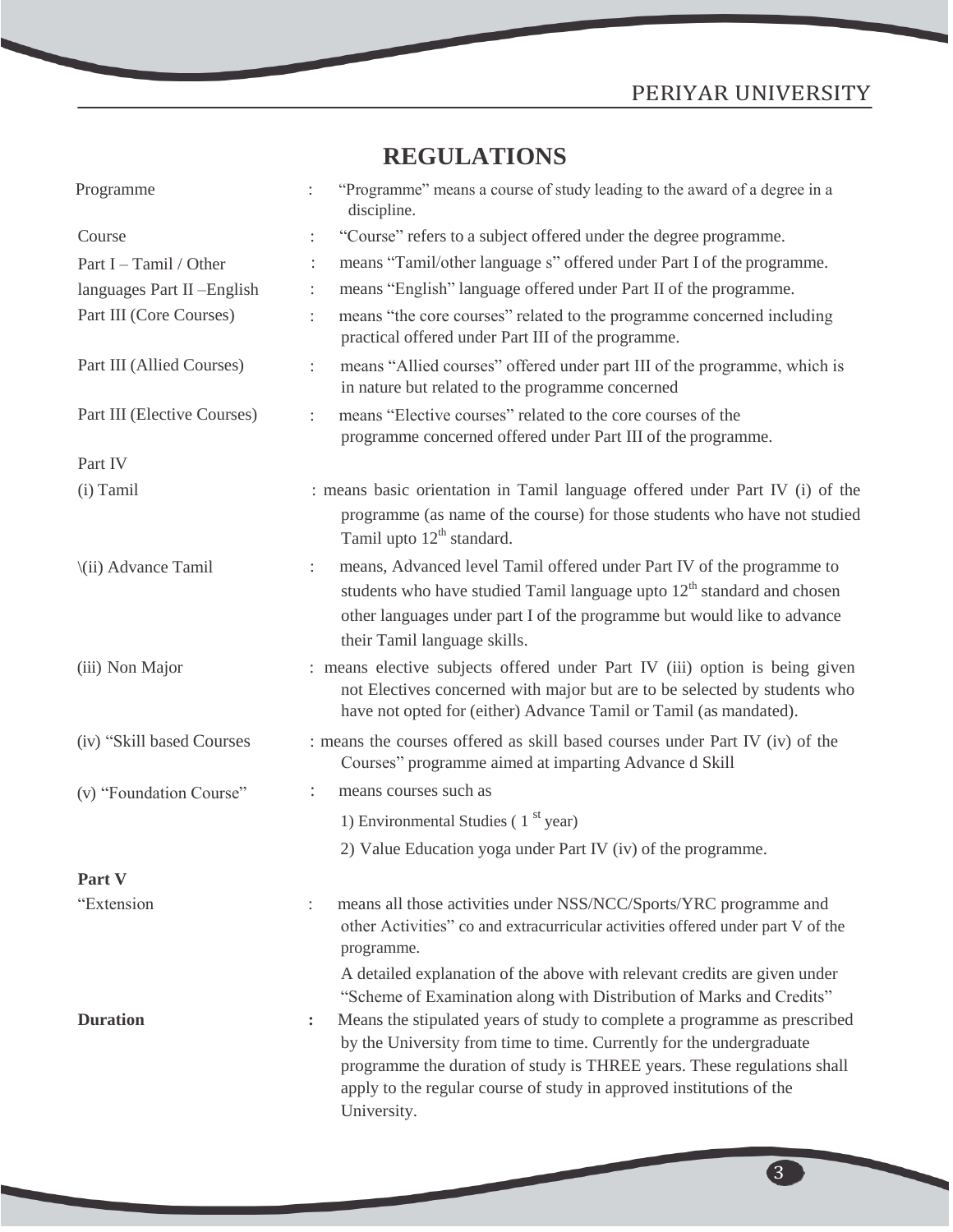| Programme            |                      | "Programme" means a course of study leading to the award of a degree in a<br>discipline.                                                                                                                                                                                                                                                              |
|----------------------|----------------------|-------------------------------------------------------------------------------------------------------------------------------------------------------------------------------------------------------------------------------------------------------------------------------------------------------------------------------------------------------|
| <b>Credits</b>       | $\ddot{\phantom{a}}$ | Means the weightage given to each course of study (subject) by the experts<br>of the Board of Studies concerned.                                                                                                                                                                                                                                      |
| <b>Credit System</b> | $\ddot{\cdot}$       | Means, the course of study under these regulations, where weightage of<br>credits are spread over to different semesters during the period of study and<br>the Cumulative Grade Point Average shall be awarded based on the credits<br>earned by the students. A total of 140 credits are prescribed for the<br>Undergraduate Programme (Three years) |
| <b>Choice Based</b>  | $\ddot{\cdot}$       | All Undergraduate Programmes offered by the University shall be under<br>Choice Based Credit System Credit System (CBCS). This is to enhance the<br>quality and mobility of the students within and between the Universities in<br>the country and abroad.                                                                                            |
| <b>Project</b>       | $\ddot{\phantom{a}}$ | Each student admitted to the Programme of study shall take up a project work in<br>lieu of three Elective courses. The report of the study should be submitted at<br>the end of course of study certified by the supervisor and duly forwarded by<br>the Head of the Department/Principal of the College.                                             |
|                      |                      | The Head of the department of the concerned programme shall assign a<br>project supervisor, who inturn shall assign the topic and monitor the project<br>work of the student.                                                                                                                                                                         |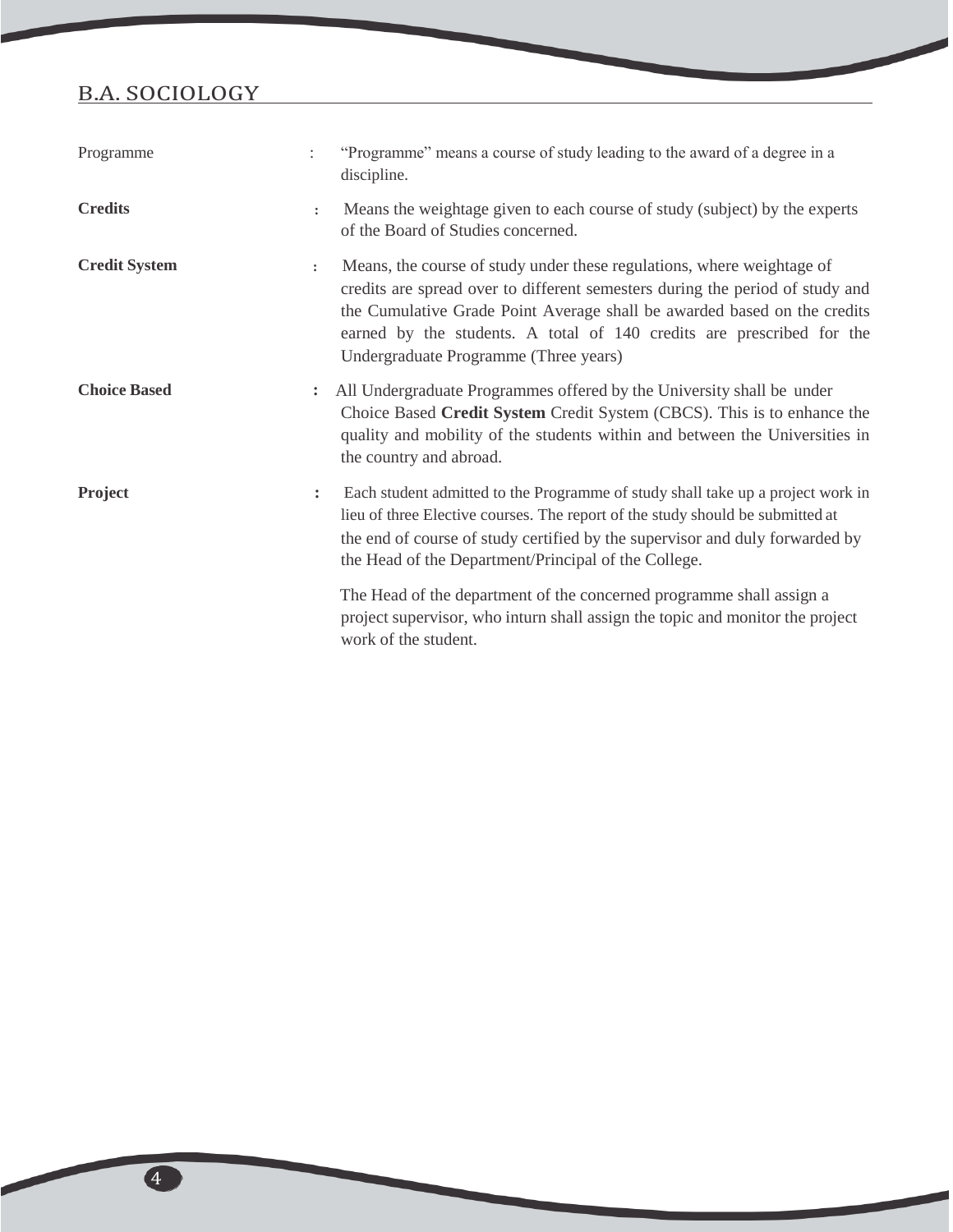5

#### **1. ELIGIBILITY**

Refer this office circular No: PU/R/AD-1/UG/PG/Programmes Eligibility/2019 Dated: 16-04-2019.

#### **2. DURATIONOFTHECOURSE**

The course shall extend over a period of **three years comprising** of six semesters with two semesters in one academic year. There shall not be less than 90 working days for each semester. Examination shall be conducted at the end of every semester for the respective subjects.

Each semester have 90 working days consists of 5 teaching hours per working day. Thus, each semester has 450 teaching hours and the whole programme has 2600 teaching hours.

**3. COURSE OF STUDY** The course of study for the UG degree courses of all branches

shall consist of the following **Part - I**

Tamil or any one of the following modern/classical languages i.e. Telugu, Kannada, Malayalam, Hindi, Sanskrit, French, German, Arabic & Urdu.

The subject shall be offered during the **first four semesters** with one examination at the end of each semester (4 courses – 12 credits). For paraprofess ional branches it shall be offered in the **first two semesters** with one examination at the end of each semester (2 courses – 6 credits).

#### **Part – II: English**

The subject shall be offered during the **first four semesters** with one examination at the end of each semester (4 courses – 20 credits). For paraprofess ional programmes, there shall be only two papers for the **first two semesters** with one examination at the end of each semester (2 courses – 10 credits).

#### **Part – III Core subject** As prescribed in

the scheme of examination.

Examination shall be conducted in the core subjects at the end of every semester

For the programmes with 4 semester languages : 15 core courses – 60 credits are to be offered For the programmes.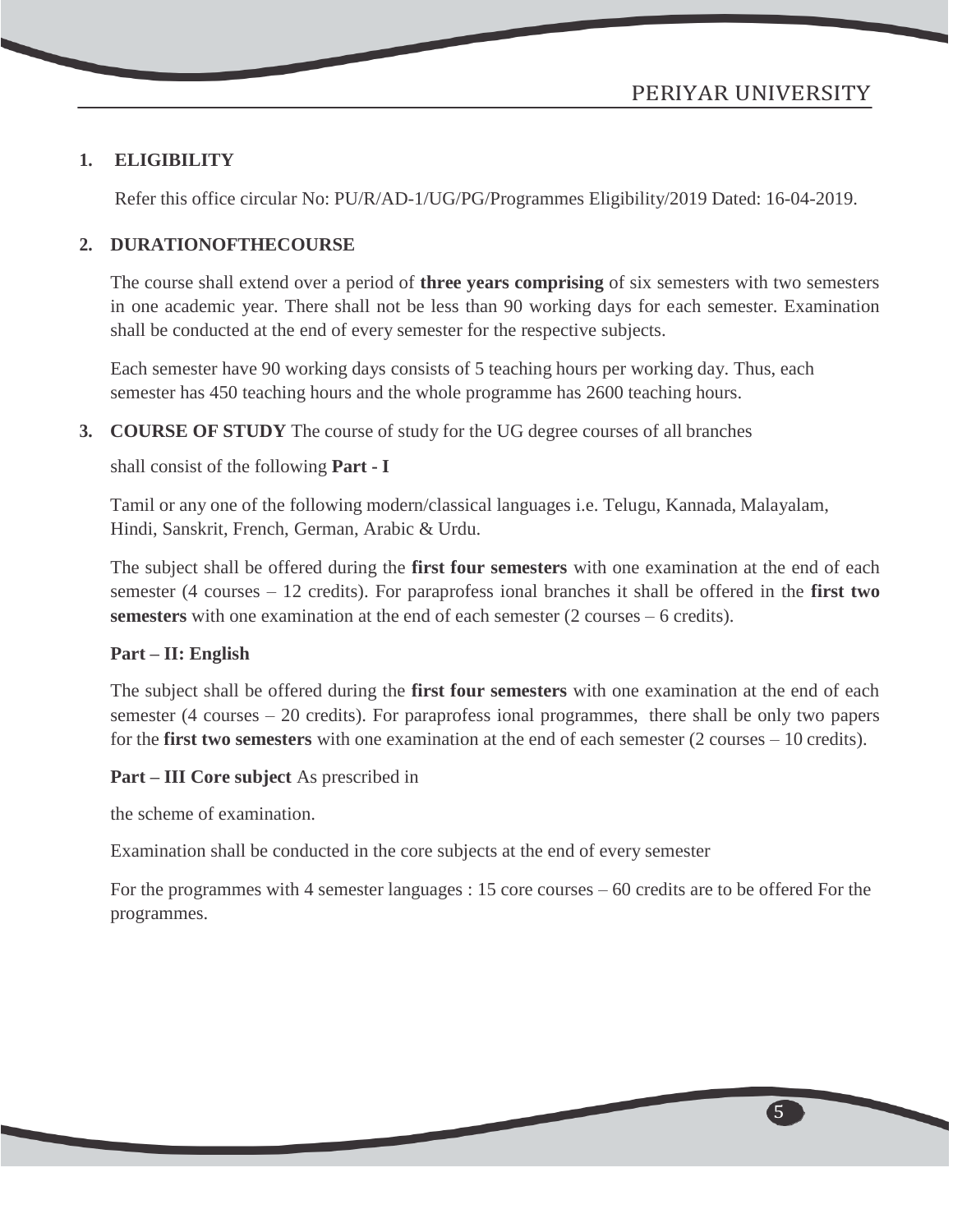#### **Allied Subjects**

As prescribed in the scheme of Examination, four subjects, **one each** in I, II, III and IV semester for a total of 16 credits are to be offered.

#### **Electives courses**

Three elective courses with 2 credits are to be offered one in the III, IV, V and VI semester. Elective subjects are to the selected from the list of electives prescribed by the Board of Studies concerned

#### **Part – IV**

(a) Those who have not studied Tamil upto  $X$  std  $/$  XII std and taken a non-Tamil language under Part I shall take Tamil comprising of two courses with 2 credits each (4 credits). The course content of which shall be equivalent to that prescribed for the  $6<sup>th</sup>$  standard by the Board of Secondary Education and they shall be offered in the **third and fourth semesters**.

#### **There shall be no external (University) examinations and the students shall be assured as per the scheme of continuous internal assessment (CIA) for the total marks prescribed.** (OR)

- (b) Those who have studied Tamil upto XII std and taken a non-Tamil language under Part I shall take Advanced Tamil comprising of two courses with 2 credits each (4 credits) in the **third and fourth semesters**. (OR)
- (c) Others who do not come under the above a+b categories can choose the following nonmajor electives comprising of two courses with 2 credits each (4 credits) in the **third and fourth semesters**.

#### **1. Yoga** (**II- semester**)

#### **2. Skill Based Subjects:**

All the UG programmes shall offer of four courses of **skill based subjects one each** in V & VI semester with 2 and 15 credits respectively for which examination shall be conducted at the end of the respective semesters.

- **3. Environmental Studies:** All the UG programmes shall offer a course in Environmental Studies subjects and it shall be offered in the **first semester**. Examination shall be conducted at the end of the semester (one course with 3 credits).
- **4. Value Education:** All the UG programmes shall offer a course in "Value Education Yoga I" subjects and it shall be offered in the **second semester**. Examination shall be conducted at the end of the semester (one course with 2 credits). The assessment for the category in Part – IV 1 (b)  $\&$  (c) and 3, 4 subjects shall be through external (University) examination for the total marks prescribed.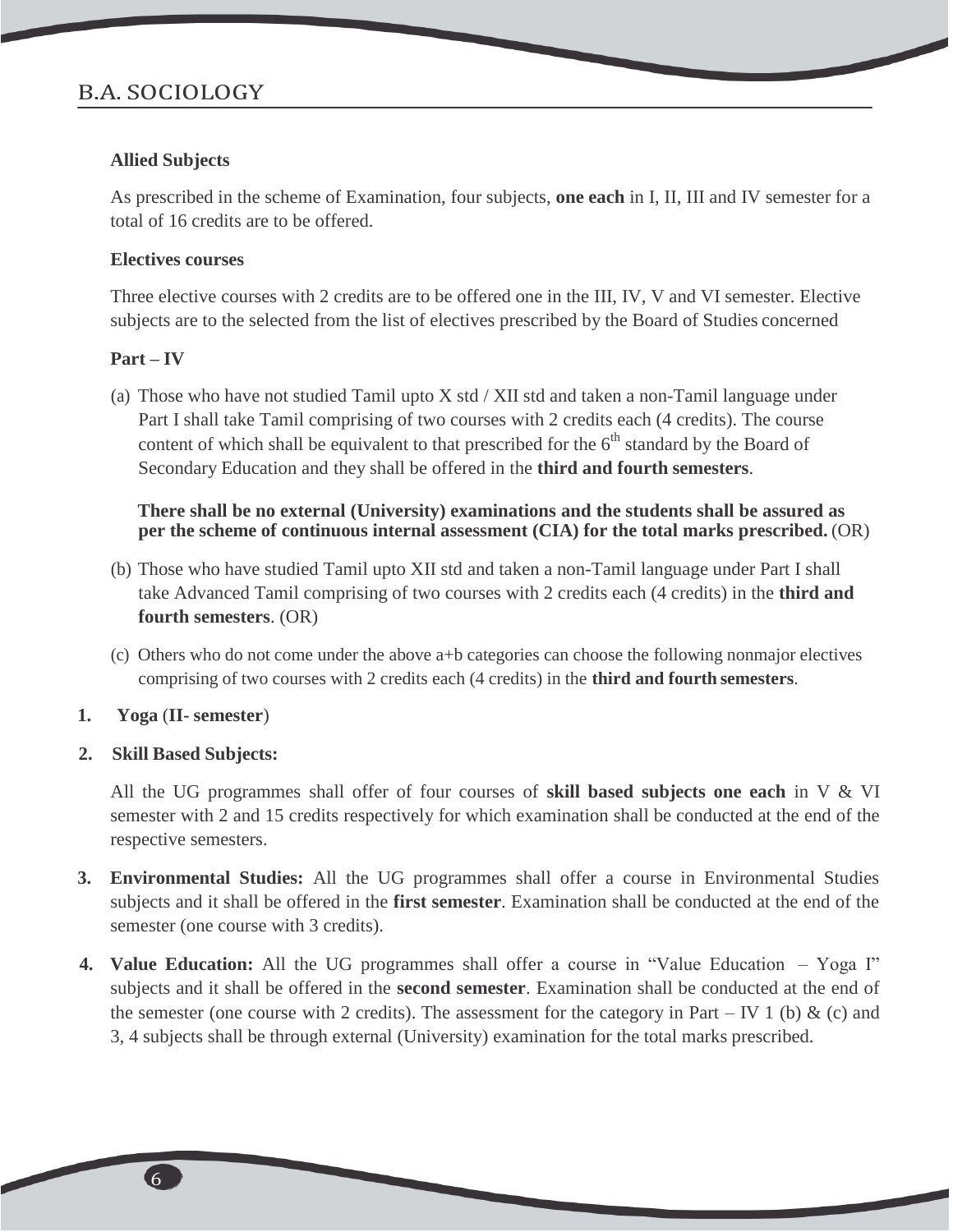#### **Part V: Extension Activities**

Every student shall participate compulsorily for period of not less than two years (4 semesters) in any one of the following programmes.

**NSS** NCC Sports YRC Other Extracurricular activities

The student's performance shall be examined by the staff in-charge of extension activities along with the Head of the respective department and a senior member of the Department on the following parameters. The marks shall be sent to the Controller of Examinations before the commencement of the final semester examinations.

20% of marks for Regularity of attendance

60% of marks for Active Participation in classes/camps/games/special Camps/programmes in the college/ District/ State/ University activities.

10% of marks for Exemplary awards/Certificates/Prizes.

10% of marks for Other Social components such as Blood Donations, Fine Arts, etc.

The above activities shall be conducted outside the regular working hours of the college. The mark sheet shall carry the gradation relevant to the marks awarded to the candidates.

(Handicapped students who are unable to participate in any of the above activities shall be required to take a test in the theoretical aspects of any one of the above fields and be graded and certified accordingly).

#### **4. REQUIREMENT TO APPEAR FOR THE EXAMINATIONS**

- a) a candidate shall be permitted to appear for the university examinations for any semester (practical/theory) if
	- i) He/she secures **not less than 75%** of attendance in the number of working days during the semester and
	- ii) His/her conduct has been satisfactory

Provided that it shall be open to the Syndicate, or any authority delegated with such powers by the Syndicate, to grant exemption to a candidate who has failed to earn 75% of the attendance prescribed, for valid reasons, subject to usual conditions and as per the Ordinance of the University.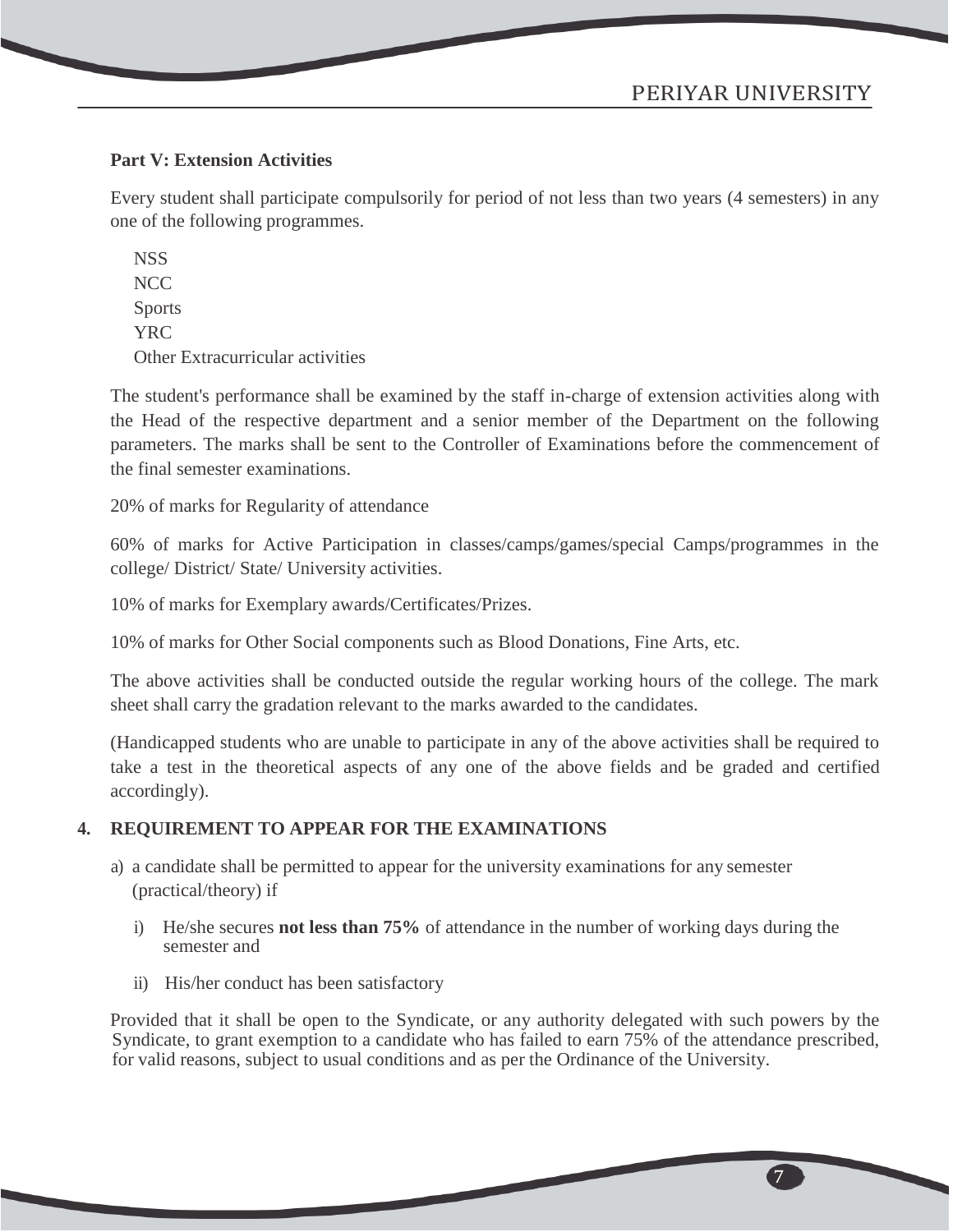- b) A candidate who has secured **less than 65% but 55%** and above attendance in any semester has to compensate the shortage in attendance in the subsequent semester besides earning the required percentage of attendance in that semester and appear for both semester papers together at the end of the later semester.
- c) A candidate who has secured **less than 55%** of attendance in any semester shall not be permitted to appear for the regular examinations and to continue the study in the subsequent semester. He/she has to rejoin the semester in which the attendance is less than 55%
- d) A candidate who has secured **less than 65%** of attendance in the final semester has to compensate his/her attendance shortage in a manner as decided by the concerned Head of the department after rejoining the same course.

#### **5. SCHEME OF EXAMINATION**

As given in the annexure.

#### **6. RESTRICTIONS TO APPEAR FOR THE EXAMINATIONS**

- a) Any candidate having arrear paper(s) shall have the option to appear in any arrear paper along with the regular semester papers.
- b) "Candidates who fail in any of the course of Part I, II, III, IV & V of UG degree examinations shall complete the course concerned **within 5 years** from the date of admission to the said programme, and should they fail to do so, they shall take the examination in the texts/ revised syllabus prescribed for the immediate next batch of candidates. If there is no change in the texts/syllabus they shall appear for the examination in that course with the syllabus in vogue until there is a change in the texts or syllabus. In the event of removal of that course consequent to change of regulation and / or curriculum after 5 year period, the candidates shall have to take up an equivalent course in the revised syllabus as suggested by the Chairman and fulfill the requirements as per the regulation for the award of the degree.

#### **7. MEDIUM OF INSTRUCTION AND EXAMINATIONS**

The medium of instruction and examinations for the courses of Part I, II & IV shall be the language concerned. For part III courses other than modern languages, the medium of instruction shall be either Tamil or English and the medium of examinations is English/Tamil irrespective of the medium of instructions.

#### **8. PASSING MINIMUM**

- a) A candidate who secures **not less than 40% in the University (external)** Examination and 40% marks in the external examination and continuous internal assessment put together in any course of Part I, II, III & IV shall be declared to have passed the examination in the subject (theory or Practical ).
- b) A candidate who secures not less than 40% of the total marks prescribed for the subject under part IV degree programme irrespective of whether the performance is assessed at the end semester examination or by continuous internal assessment shall be declared to have passed in that subject.
- c) A candidate who passes the examination in all the courses of Part I, II, III, IV & V shall be declared to have passed, the whole examination.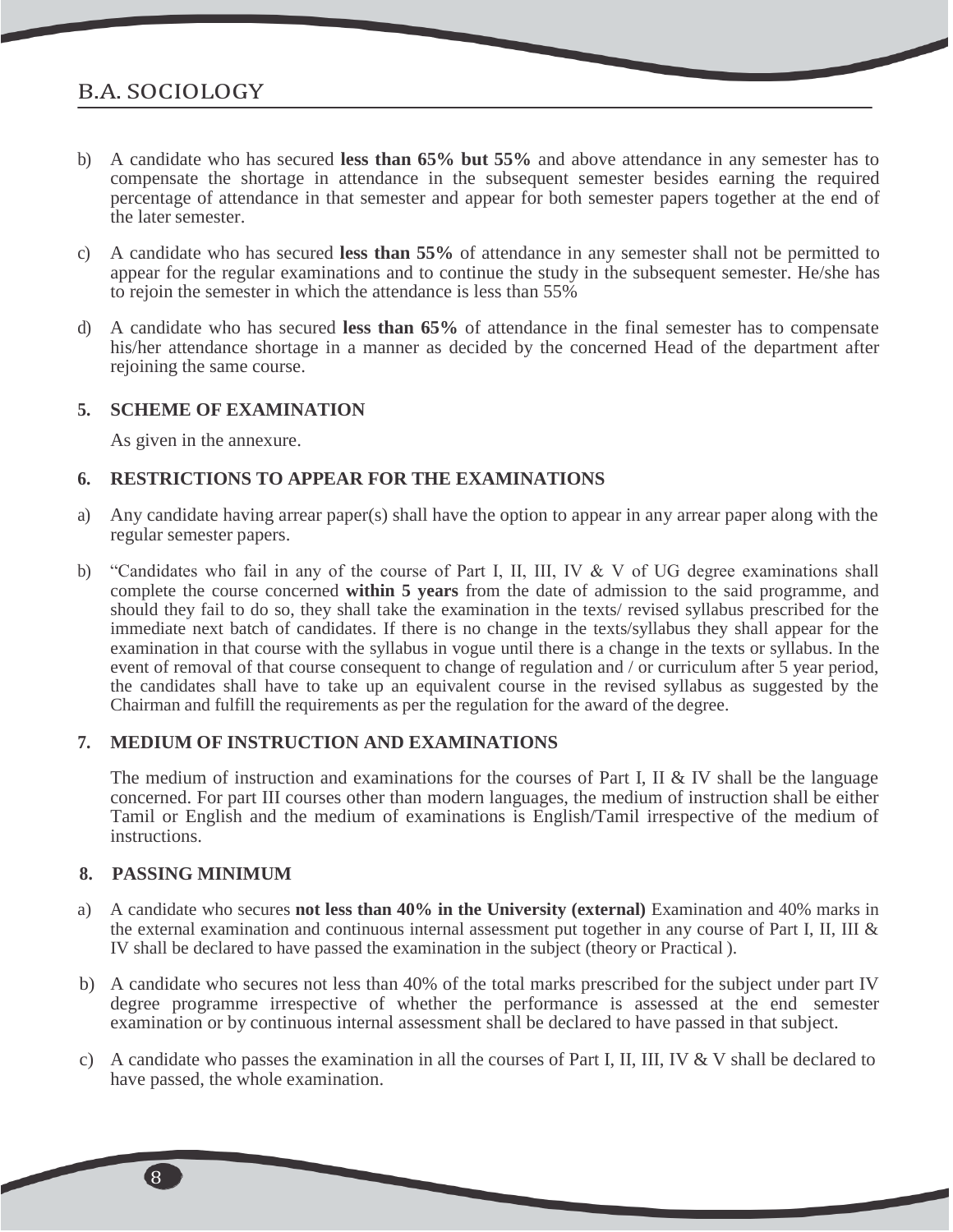9

#### **9. Distribution**

Table  $-1(A)$ : The following are the distribution of marks for external and internal for University (external) examination and continuous internal assessment and passing minimum marks for **theory papers of UG programmes**.

| <b>TOTAL</b><br><b>MARKS</b> | <b>MAX</b><br><b>MARKS</b> | <b>EXTERNAL Passing</b><br><b>Minimum</b> for<br><b>External alone</b> | <b>INTERNAL</b><br><b>Maximum</b><br><b>Marks</b> | <b>Overall Passing Minimum for</b><br>total marks<br>$(Internal + External)$ |
|------------------------------|----------------------------|------------------------------------------------------------------------|---------------------------------------------------|------------------------------------------------------------------------------|
| 100                          | 75                         | 30                                                                     | 25                                                | 40                                                                           |
| 75                           | 55                         | 22                                                                     | 20                                                | 30                                                                           |
| 60                           | 45                         | 18                                                                     | 15                                                | 24                                                                           |
| 50                           | 40                         | 16                                                                     | 10                                                | 20                                                                           |

Table – 1(B): The following are the Distribution of marks for the continuous Internal assessment in the theory papers of UG programmes.

| S.No. | <b>For Theory - UG Courses</b>                       | <b>Distribution of Marks</b> |   |    |                |  |
|-------|------------------------------------------------------|------------------------------|---|----|----------------|--|
| 1.    | Tests (one best test out of 2 tests of 2 hours each) | 10                           | 8 | 6  |                |  |
| 2.    | End semester model test (3 hours)                    | 10                           |   | 6  |                |  |
| 3.    | Assignments $-2$ Nos.                                |                              |   | 3  | $\overline{2}$ |  |
|       | <b>TOTAL MARKS</b>                                   |                              |   | 15 | 10             |  |

3. The following courses shall have only semester – end examinations and no Continuous Internal Assessment.

| S.No. | <b>Subject</b>                       | <b>Total Marks</b> |
|-------|--------------------------------------|--------------------|
|       | <b>Environmental Studies</b>         | 75                 |
| 2.    | Value Education - Yoga               | 75                 |
| 3.    | Non – Major Electives $3rd$ Semester | 75                 |
| 4.    | Non – Major Electives $4th$ Semester | 75                 |
|       | <b>TOTAL</b>                         | 300                |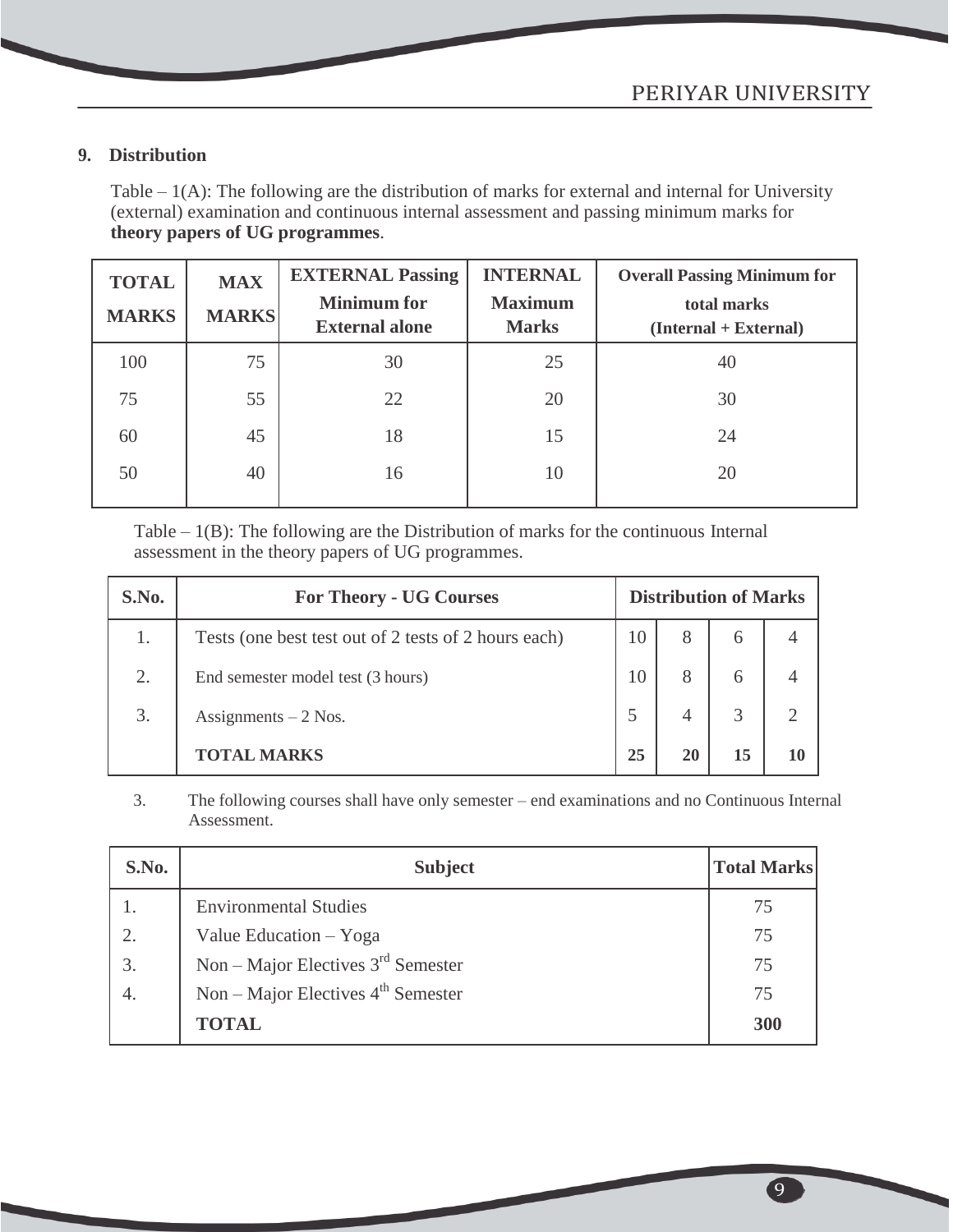#### **8. Grading:**

Once the marks of the CIA and end semester examinations for each of the course are available, they shall be added. The mark thus obtained shall then be converted to the relevant letter grade, grade point as per the details given below:

| <b>Range of Marks</b> | <b>Grade Points</b> | <b>Letter Grade</b> | <b>Description</b> |
|-----------------------|---------------------|---------------------|--------------------|
| $90 - 100$            | $9.0 - 10.0$        | $\Omega$            | Outstanding        |
| $80 - 89$             | $8.0 - 8.9$         | $D+$                | Excellent          |
| $75 - 79$             | $7.5 - 7.9$         | D                   | <b>Distinction</b> |
| $70 - 74$             | $7.0 - 7.4$         | $A+$                | Very Good          |
| $60 - 69$             | $6.0 - 6.9$         | A                   | Good               |
| $50 - 59$             | $5.0 - 5.9$         | B                   | Average            |
| $40 - 49$             | $4.0 - 4.9$         | $\mathcal{C}$       | Satisfactory       |
| $00 - 39$             | 0.0                 | $\mathbf{I}$        | Reappear           |
| <b>ABSENT</b>         | 0.0                 | <b>AAA</b>          | <b>ABSENT</b>      |
|                       |                     |                     |                    |

 $Ci = C$  redits earned for course i in any semester

Gi= Grade Point obtained for course i in any semester

n= refers to the semester in which such course were credited

#### **Grade point average (for a Semester):**

#### **Calculation of grade point average semester-wise and part-wise is as follows:**

GRADE POINT AVERAGE  $[GPA] = i Ci Gi / i Ci$ 

Sum of the multiplication of grade points by the credits of the courses offered under each part  $GPA =$ 

Sum of the credits of the courses under each part in a semester

#### **Calculation of Grade Point Average (CGPA) (for the entire programme):**

A candidate who has passed all the examinations under different parts (Part I to V) is eligible for the following part wise computed final grades based on the range of CGPA.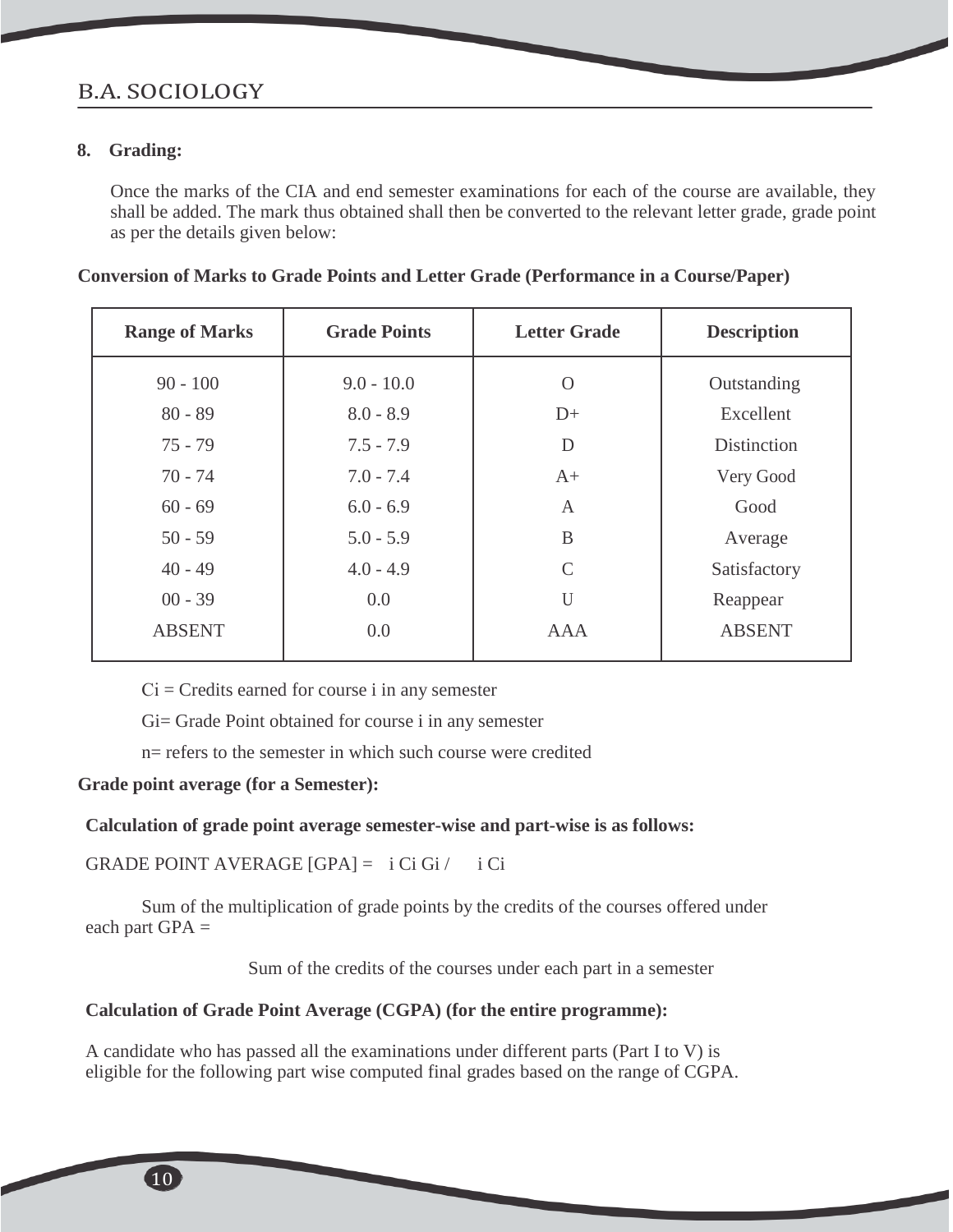**Grade point average (for a Semester):**

**Calculation of grade point average semester-wise and part-wise is as follows:**

GRADE POINT AVERAGE  $[GPA] = i Ci Gi / i Ci$ 

Sum of the multiplication of grade points by the credits of the courses offered under each part  $GPA =$ 

Sum of the credits of the courses under each part in a semester

#### **Calculation of Grade Point Average (CGPA) (for the entire programme):**

A candidate who has passed all the examinations under different parts (Part I to V) is eligible for the following part wise computed final grades based on the range of CGPA.

| <b>CGPA</b>                 | <b>GRADE</b>  |
|-----------------------------|---------------|
| $9.5 - 10.0$                | $\Omega +$    |
| 9.0 and above but below 9.5 | ∩             |
| 8.5 and above but below 9.0 | $D++$         |
| 8.0 and above but below 8.5 | $\mathbf{D}+$ |
| 7.5 and above but below 8.0 | D             |
| 7.0 and above but below 7.5 | $A++$         |
| 6.5 and above but below 7.0 | $A+$          |
| 6.0 and above but below 6.5 | $\mathbf{A}$  |
| 5.5 and above but below 6.0 | $B+$          |
| 5.0 and above but below 5.5 | B             |
| 4.5 and above but below 5.0 | $C+$          |
| 4.0 and above but below 4.5 | C             |
| 0.0 and above but below 4.0 | U             |
|                             |               |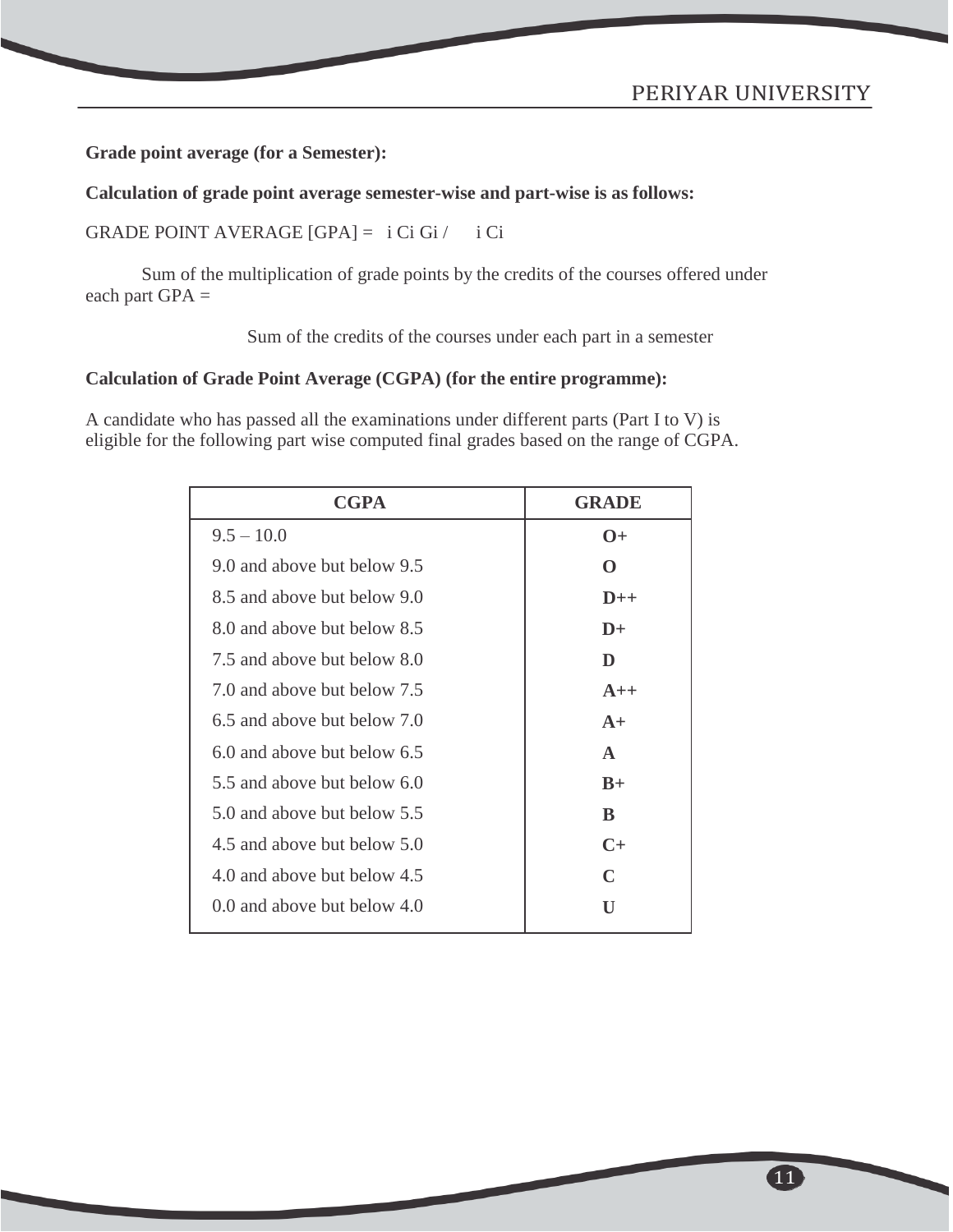#### **8. Classification of Successful candidates**

A candidate who passes all the examinations in Part I to Part V securing following CGPA and Grades shall be declared as follows **for Part I or Part II or Part III**:

| <b>CGPA</b>                 | <b>GRADE</b>  | <b>CLASSIFICATION OF FINAL RESULT</b> |
|-----------------------------|---------------|---------------------------------------|
| $9.5 - 10.0$                | $0+$          | First Class – Exemplary $*$           |
| 9.0 and above but below 9.5 | $\mathbf 0$   |                                       |
| 8.5 and above but below 9.0 | $D++$         |                                       |
| 8.0 and above but below 8.5 | $\mathbf{D}+$ | First Class with Distinction*         |
| 7.5 and above but below 8.0 | D             |                                       |
| 7.0 and above but below 7.5 | $A++$         |                                       |
| 6.5 and above but below 7.0 | $A+$          | <b>First Class</b>                    |
| 6.0 and above but below 6.5 | $\mathbf{A}$  |                                       |
| 5.5 and above but below 6.0 | $B+$          | <b>Second Class</b>                   |
| 5.0 and above but below 5.5 | B             |                                       |
| 4.5 and above but below 5.0 | $C+$          | <b>Third Class</b>                    |
| 4.0 and above but below 4.5 | $\mathbf C$   |                                       |

- a. A candidate who has passed all the Part III subjects examination in the first appearance within the prescribed duration of the UG programmes and secured a CGPA of 9 to 10 and equivalent grades "O" or "O+" in part III comprising Core, Electives and Allied subjects shall be placed in the category of " **First Class – Exemplary** ".
- b. A candidate who has passed all the Part III subjects examination in the first appearance within the prescribed duration of the UG programmes and secured a CGPA of 7.5 to 9 and equivalent grades "D" or "D+" or "D++" in part III comprising Core, Electives and Allied subjects shall be placed in the category of " **First Class with Distinction**".
- c. A candidate who has passed all the Part I or Part II or Part III subjects examination of the UG programmes and secured a CGPA of 6 to 7.5 and equivalent grades "A" or "A+" or "A++" shall be declared to have passed that parts in " **First Class**".
- d. A candidate who has passed all the Part I or Part II or Part III subjects examination of the UG programmes and secured a CGPA of 5.5 to 6 and equivalent grades "B" or "B+" shall be declared to have passed that parts in " **Second Class**".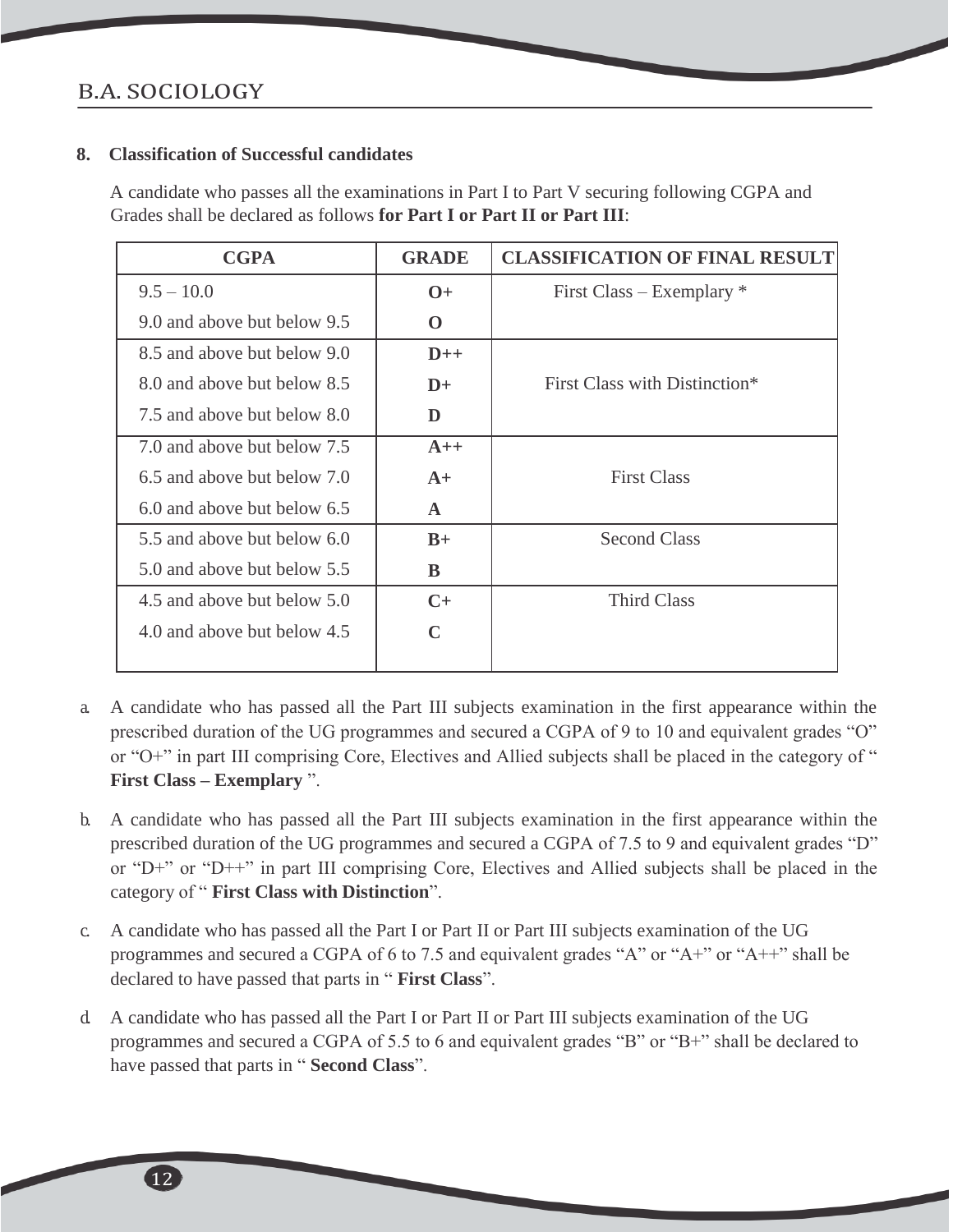- e. A candidate who has passed all the Part I or Part II or Part III subjects examination of the UG programmes and secured a CGPA of 4.5 to 5 and equivalent grades "C" or "C+" shall be declared to have passed that parts in " **Third Class**".
- f. There shall be no classifications of final results, therefore, award of class for Part IV and Part V, however, those parts shall be awarded with final grades in the end semester statements of marks and in the consolidated statement of marks.

#### **8. CONFERMENT OF THE DEGREE:**

No candidate shall be eligible for conferment of the Degree unless he / she

- a) has undergone the prescribed course of study for a period of not less than six semesters in an institution approved by/affiliated to the University or has been exempted from in the manner prescribed and has passed the examinations as have been prescribed thereof.
- ii. Has completed all the components prescribed under Part I to Part V in the CBCS pattern to earn 140 credits.
- iii. Has successfully completed the prescribed Field Work/ Institutional Training as evidenced by certificate issued by the Principal of the College.

#### **9. RANKING:**

A candidate who qualifies for the UG degree course passing all the examinations in the first attempt, within the minimum period prescribed for the course of study from the date of admission to the course and secures I or II class shall be eligible for ranking subject to a maximum of 10 ranks.

#### **14. QUESTION PAPER PATTERN**

#### **Time:** Three Hours **Maximum** Marks: 75

**Part – A (15 X 1 = 15 Marks)**

Answer **ALL** Questions

Multiple Choice

#### **Part – B (2 X 5 = 10 Marks)**

#### Answer **ANY TWO** Questions out of **Five**

**Part – C (5 X 10 = 50 Marks)**

Answer **ALL** Questions

Either (or) Type Five questions

(One question from Each Unit)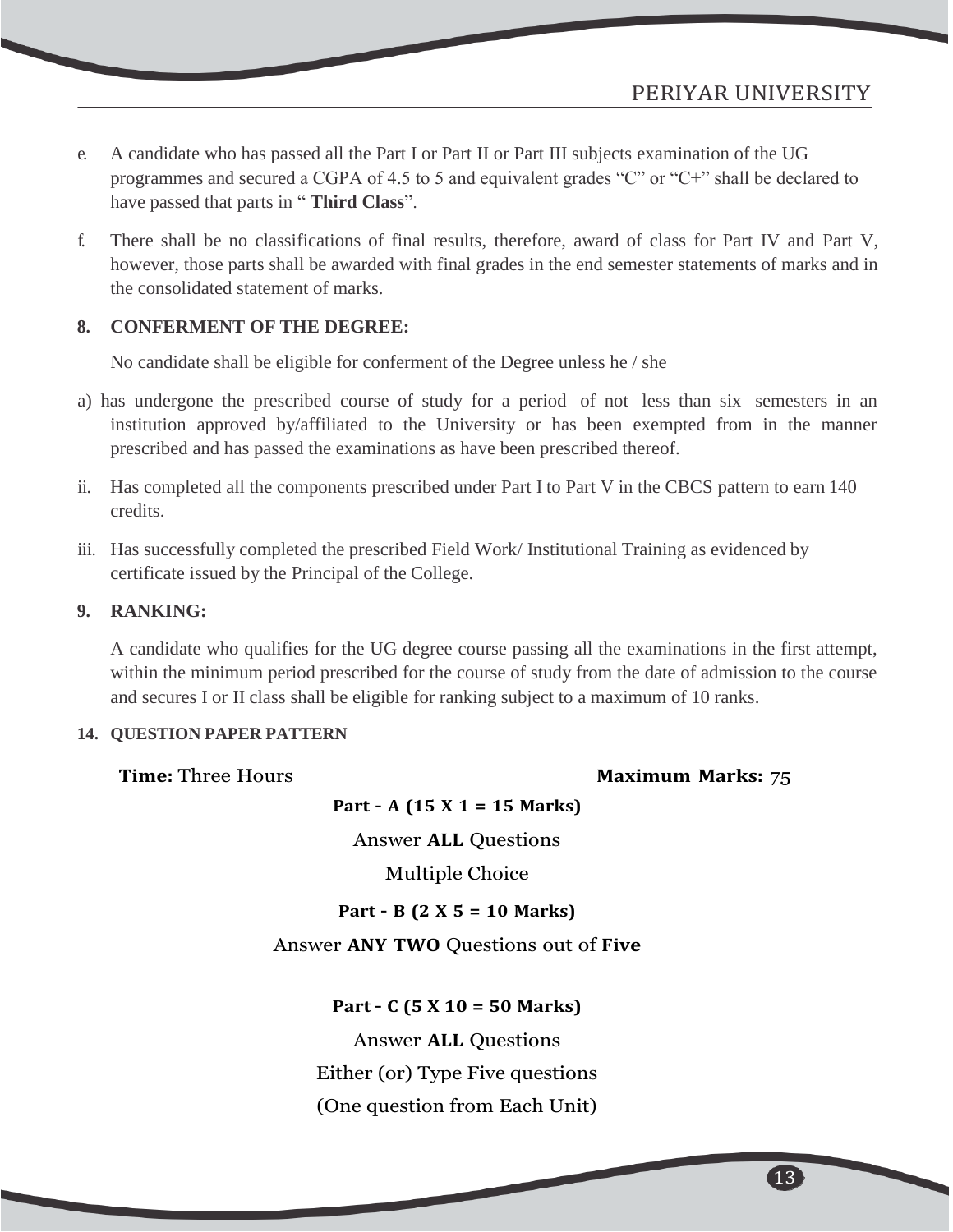#### **15. Syllabus**

The syllabus for various courses shall be clearly demarcated into five viable units in each paper/subject.

#### **16. Revision of Regulations and Curriculum**

The above Regulation and Scheme of Examinations shall be in vogue without any change for a minimum period of three years from the date of approval of their approval. The University may revise / amend/ change the Regulations and Scheme of Examinations, if found necessary.

#### **17. Transitory Provision**

Candidates who have undergone the Course of Study prior to the Academic Year 2020-2021 shall be permitted to take the Examinations under those Regulations for a period of four years i.e. upto and inclusive of the Examination of April 2025 thereafter they shall be permitted to take the Examination only under the Regulations in force at that time.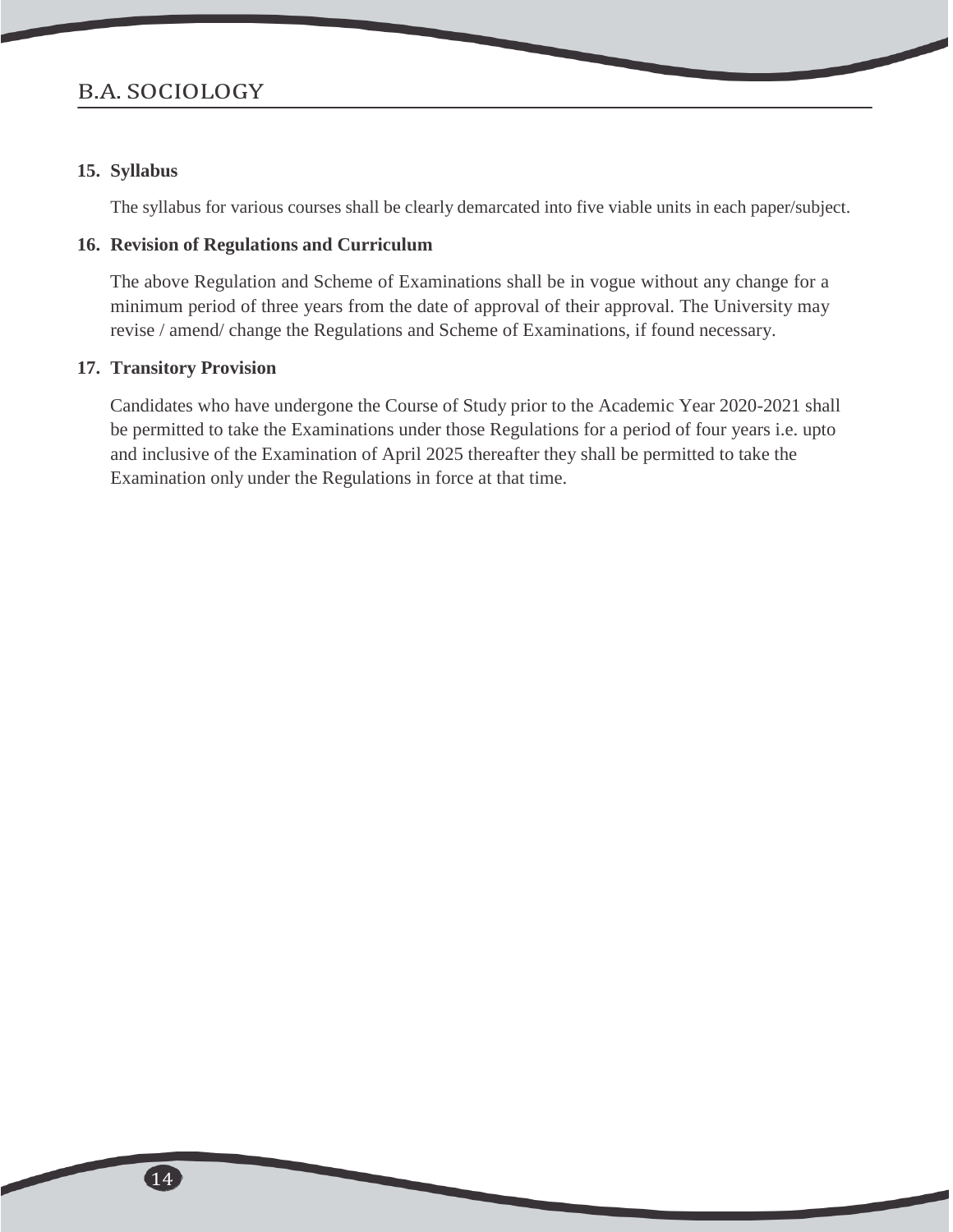### COURSE OF STUDY AND SCHEME OF EXAMINATION

| Part         | <b>Course</b><br>Code | Course          | <b>Title of the Paper</b>         | $\mathbf{Ins}\mathbf{Hrs}$<br>Wek | ČЦ | UniveristyExa | Total | Credit         |
|--------------|-----------------------|-----------------|-----------------------------------|-----------------------------------|----|---------------|-------|----------------|
|              |                       |                 | <b>SEMESTER I</b>                 |                                   |    |               |       |                |
| I            |                       | Language I      | Tamil or any other language $- I$ | 6                                 | 25 | 75            | 100   | 3              |
| $\mathbf I$  |                       | Language II     | English I                         | 6                                 | 25 | 75            | 100   | 3              |
| III          | 20USO01               | Core: I         | Principles of Sociology $-1$      | 5                                 | 25 | 75            | 100   | 5              |
| III          | 20USO02               | Core: II        | Sociological Theories - I         | 5                                 | 25 | 75            | 100   | 5              |
| III          | 20USOA01              | Allied I        | Social Anthropology               | 5                                 | 25 | 75            | 100   | 5              |
| IV           |                       | Value Education | Yoga                              | $\overline{2}$                    | 25 | 75            | 100   | $\overline{2}$ |
|              |                       |                 | <b>SEMESTER II</b>                |                                   |    |               |       |                |
| $\mathbf I$  |                       | Language I      | Tamil or any other language -II   | 6                                 | 25 | 75            | 100   | 3              |
| $\mathbf{I}$ |                       | Language II     | English II                        | 6                                 | 25 | 75            | 100   | 3              |
| III          | 20USO03               | Core: III       | Principles of Sociology - II      | 5                                 | 25 | 75            | 100   | 5              |
| III          | 20USO04               | Core: IV        | Sociological Theories - II        | 5                                 | 25 | 75            | 100   | 5              |
| III          | 20USOA02              | Allied II       | Social Psychology                 | 5                                 | 25 | 75            | 100   | 5              |
| IV           |                       | Value Education | <b>Environmental Studies</b>      | $\overline{2}$                    | 25 | 75            | 100   | $\overline{2}$ |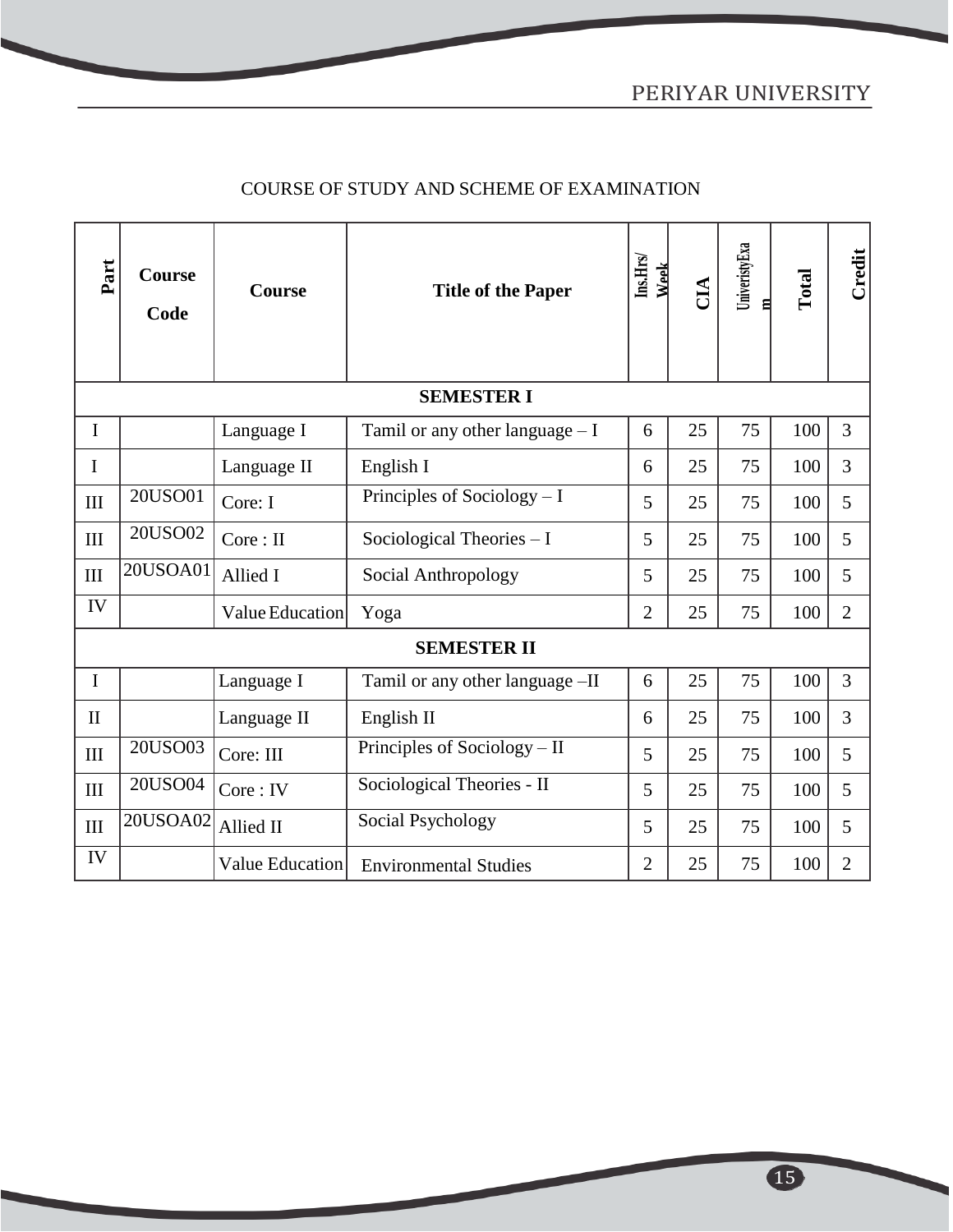| Part         | <b>Course</b><br>Code | <b>Course</b> | <b>Title of the Paper</b>                 | Ins.Hrs/<br><b>Week</b> | CIA | UniveristyExa<br>ᄫ | Total | Credit         |
|--------------|-----------------------|---------------|-------------------------------------------|-------------------------|-----|--------------------|-------|----------------|
|              |                       |               | <b>SEMESTER III</b>                       |                         |     |                    |       |                |
| $\mathbf I$  |                       | Language - I  | Tamil or any other language - III         | 6                       | 25  | 75                 | 100   | 3              |
| $\mathbf{I}$ |                       | Language - II | English III                               | 6                       | 25  | 75                 | 100   | 3              |
| III          | 20USO05               | Core - V      | <b>Rural Sociology</b>                    | 5                       | 25  | 75                 | 100   | 5              |
| $\rm III$    | 20USO06               | Core - VI     | <b>Research Methodology</b>               | 5                       | 25  | 75                 | 100   | 5              |
| III          | 20USOA03              | Allied - III  | Social Demography                         | 5                       | 25  | 75                 | 100   | 5              |
| IV           | 20USONM01             | $NMEC - I$    | Sociology for Competitive<br>Examinations | $\overline{2}$          | 25  | 75                 | 100   | $\overline{2}$ |
| IV           | 20USOSB01             | SBEC - I      | Human Resource Management                 | $\overline{2}$          | 25  | 75                 | 100   | $\overline{2}$ |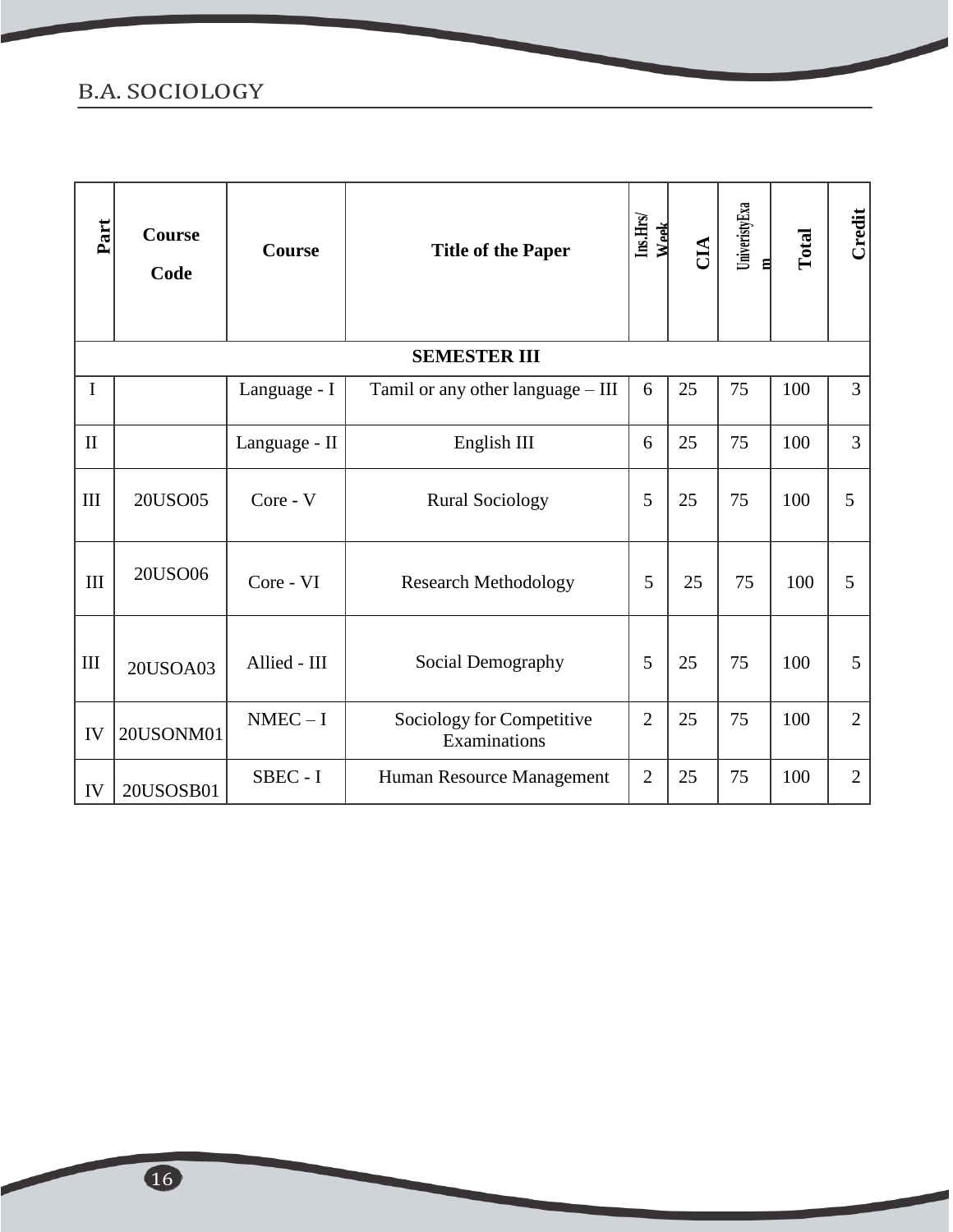## PERIYAR UNIVERSITY

| Part         | <b>Course</b><br>Code | <b>Course</b> | <b>Title of the Paper</b>                  | Ins.Hrs/<br><b>Week</b> | CIA | UniveristyExa<br>目 | Total | Credit         |
|--------------|-----------------------|---------------|--------------------------------------------|-------------------------|-----|--------------------|-------|----------------|
|              |                       |               | <b>SEMESTER IV</b>                         |                         |     |                    |       |                |
| I            |                       | Language - I  | Tamil or any other language -IV            | 6                       | 25  | 75                 | 100   | 3              |
| $\mathbf{I}$ |                       | Language II   | English IV                                 | 6                       | 25  | 75                 | 100   | 3              |
| III          | 20USO07               | Core - VII    | <b>Urban Sociology</b>                     | 5                       | 25  | 75                 | 100   | 5              |
|              | <b>20USO08</b>        |               |                                            |                         |     |                    |       |                |
| $\rm III$    |                       | Core: VIII    | <b>Social Statistics</b>                   | 5                       | 25  | 75                 | 100   | 5              |
| III          | 20USOA04              | Allied - IV   | Social Welfare Administration              | 5                       | 25  | 75                 | 100   | 5              |
| ${\rm IV}$   | 20USONM02             | $NMEC - II$   | Introduction to Human Rights and<br>Duties | $\overline{2}$          | 25  | 75                 | 100   | $\overline{2}$ |
| IV           | 20USOSB02             | SBEC - II     | <b>Entrepreneurship Development</b>        | $\overline{2}$          | 25  | 75                 | 100   | $\overline{2}$ |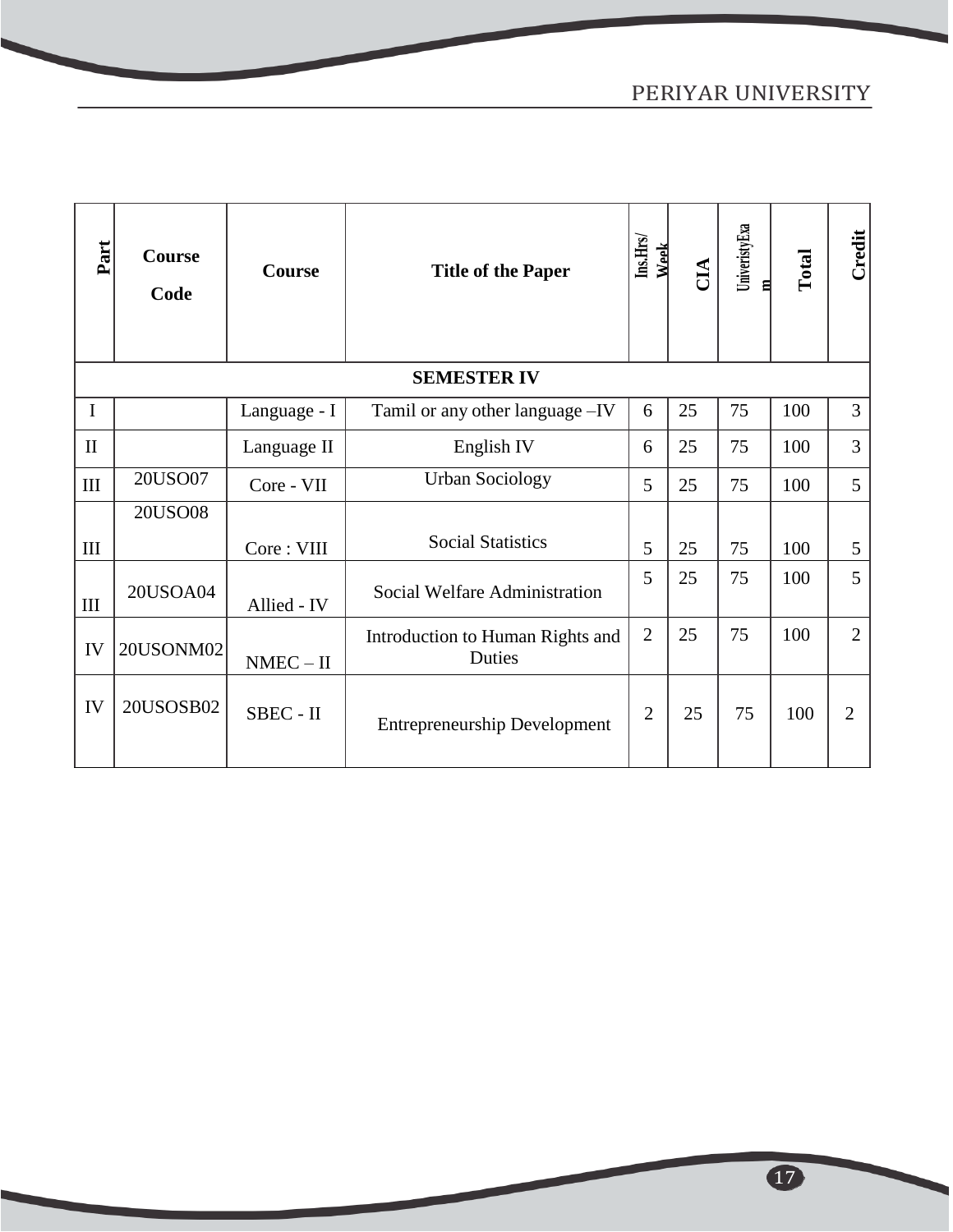#### **SEMESTER - I**

#### **CORE I – PRINCIPLES OF SOCIOLOGY – I**

**Unit I: Introduction to Sociology:** Meaning and Definitions of Sociology - Origin and Development of Sociology. Nature and Scope of Sociology. Importance of Sociology. Relationship of Sociology with other social sciences

**Unit II: Fundamental Concepts in Sociology:** Society, Community, Association, Organization, Norms and Values, Culture and Civilization, Role and Status, (Meaning, Characteristics or elements).

**Unit III: Social Groups:** Meaning, Characteristics and Importance – Classification of Social Groups - Primary and Secondary groups-Meaning, Features, Importance and Differences

**Unit IV: Socialization**: Meaning, Characteristics and Importance. Stages of Socialization. Agencies of Socialization –Family, School, State, Religion and Mass media. Types of Socialization.

**Unit V: Social Processes:** Social Processes - Meaning, Characteristics and Types. Associative Processes - Cooperation, Accommodation, Acculturation; Dissociative Process - Competition, Conflict.

Reference Books:

1. Abraham Francis (2006): Contemporary Sociology, Oxford University Press, New Delhi

2. Bottomore, TB : Sociology: A Guide to Proglems and Literature, Bombay : George Allen and Unwin (India)

- 3. Davis Kingsley (1982): Human Society, Surfeit Publications, New Delhi.
- 4. Giddens Anthony (2001): Sociology (4th Edn), Blackwell Publishers, Cambridge, UK
- 5. Gisbert Pascual (1983): Fundamentals of Sociology, Orient Longmans, Bombay, 1983.
- 6. Horton Paul and Hunt Chester (1984): Sociology, McGraw Hill Co, New Delhi
- 7. Jayaram N 1988: Introductory Sociology, MacMillan India, Madras.
- 8. Johnson Harry M 1995: Sociology: A Systematic Introduction, New Delhi : Allied Publishers

9. Ogburn and Nimkoff (1964): A Handbook of Sociology, Eurasia Publishing House (pvt).Ltd, Ram Nagar, New Delhi

10. Shankar Rao (2004): Sociology: Primary Principles, S.Chand & Co, New Delhi.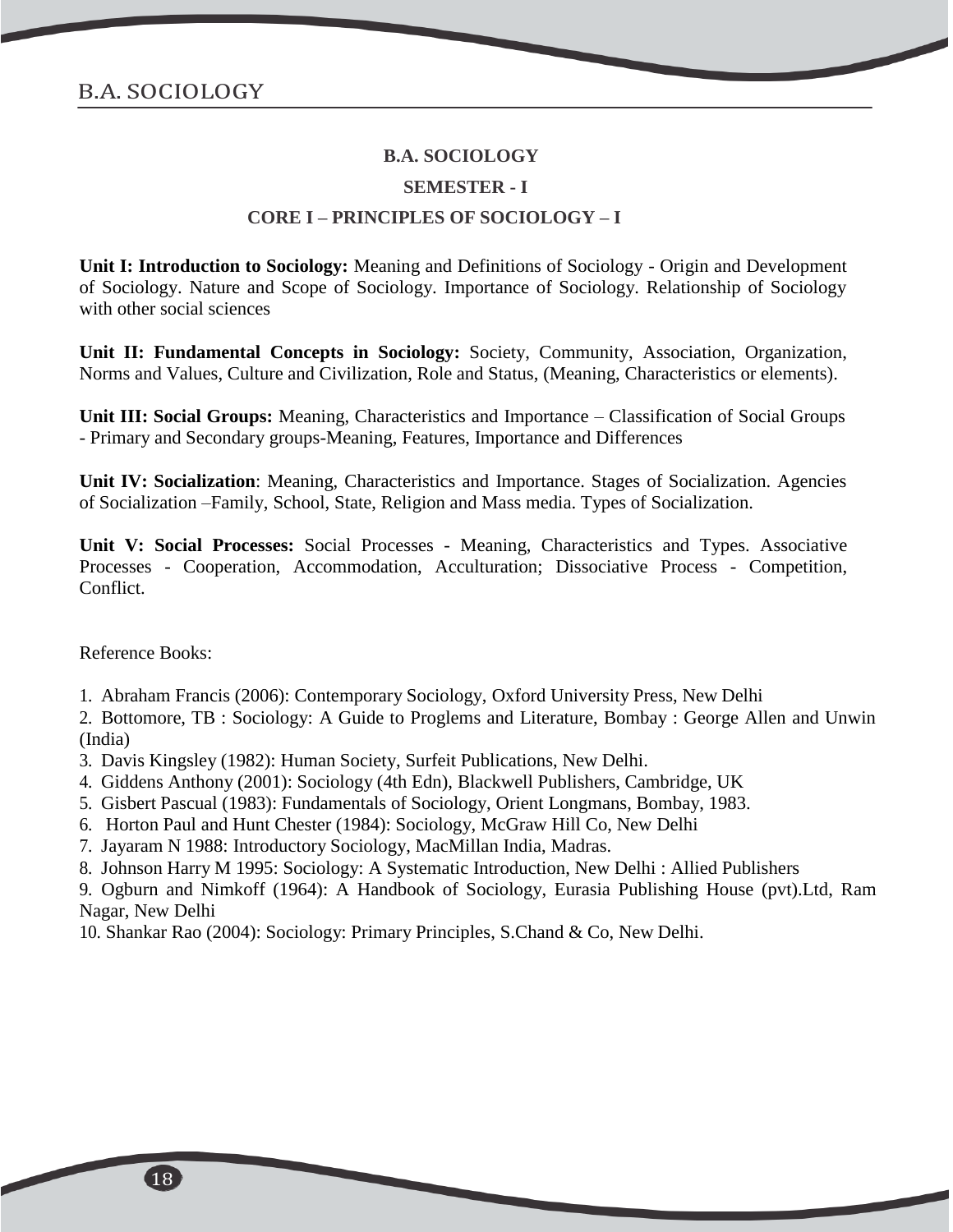#### **SEMESTER - I**

#### **CORE II - SOCIOLOGICAL THEORIES – I**

**Unit – I: Auguste Comte**: Law of Three Stages – Hierarchy of Sciences – Social Statics and Social Dynamics – Positivism.

**Unit – II: Herbert Spencer**: Theory of Social Evolution – Types of Society - Organic Analogy.

**Unit – III: Emile Durkheim**: Social Solidarity – Division of Labour – Theory of Suicide – Anomie

**Unit – IV:** Ideal Types – Bureaucracy – Types of Authority – Class, Status and Power.

**Unit – V: Karl Marx**: Dialectical Materialism – Theory of Social Change, Class and Class Struggle – Alienation.

#### **REFERENCE BOOKS:**

- 1. R.N.Sharma and R.K. Shama(1988) Contemporary Sociological Theories, Media Promotors and Publishers (P) Ltd., Bombay.
- 2. Bogardus, E.S. The Development of Social Thought, Longman"s Green and Co., New York.
- 3. Abraham & Morgan, Modern Sociological Theory, Oxford University Press, Bombay.
- 4. Lewis A. Coser, Masters of Sociological Thoughts Ideas in Historical and Social Context, Rawat Publications, Bangalore.
- 5. Raymond Aron, (1965). Main currents in Sociological Thought, Vol1 London.
- 6. Penguin Ian Craib (1997). Classical social Theory, Oxford University Press.
- 7. Nisbert (1967) The Sociological Tradition, London, Heinemann Educational Books Ltd.
- 8. Ritzer George 1993. Sociological Theory, New York, Mc Graw Hill.
- 9. Turner, Jonathan (1995). The Structure of Sociological Theory, Jaipur, Rawat Publications.
- 10. Abraham Francis M., An Introduction to Concepts and Theories, New Delhi, Oxford University Press.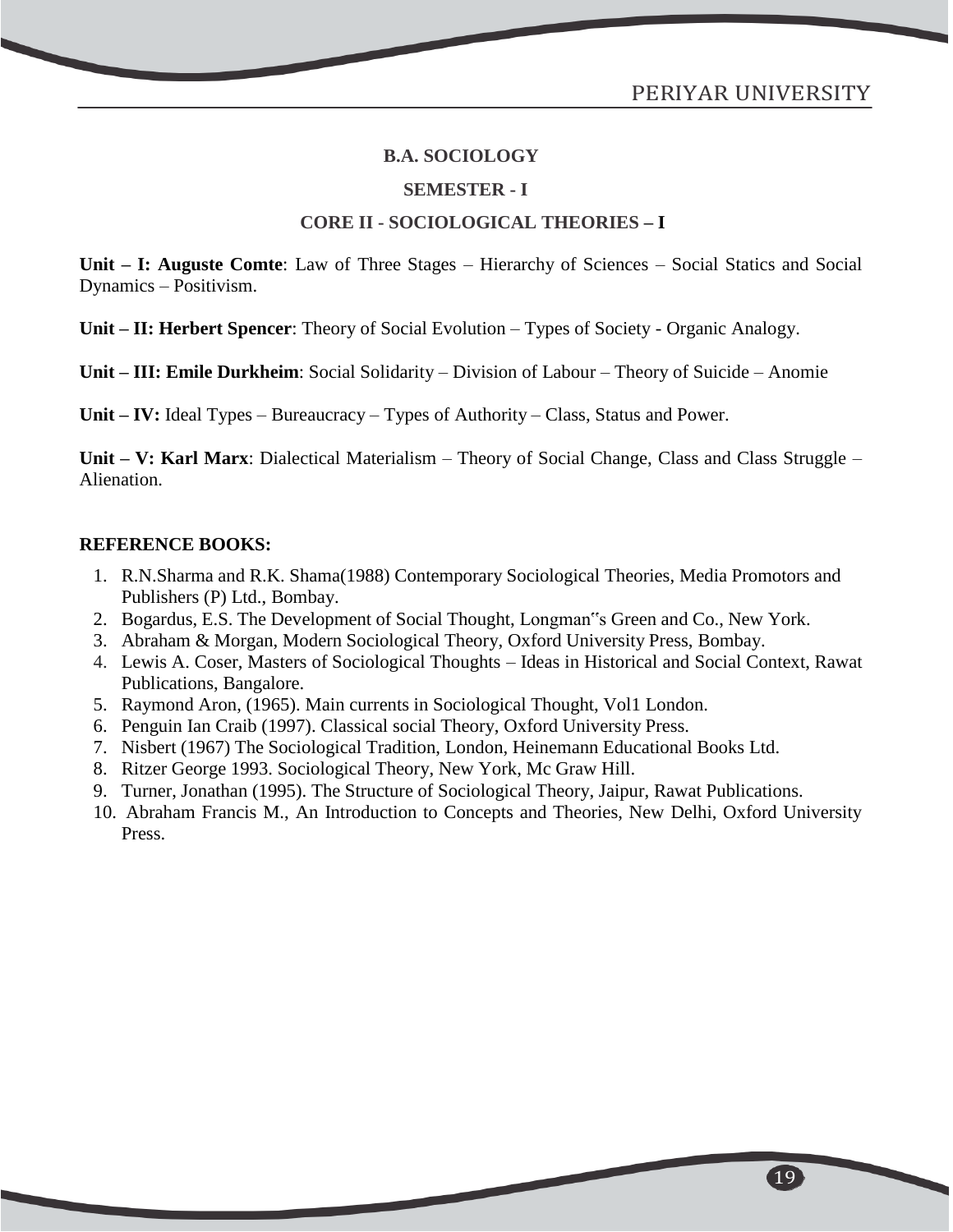#### **SEMESTER - I**

#### **ALLIED I – SOCIAL ANTHROPOLOGY**

**Unit – I: Introduction**: Introduction to Anthropology – Definitions – Concept – Scope of Social Anthropology – Culture and Civilization; Ethnocentrism vis-à-vis Cultural Relativism Culture and Civilization: Culture Trait, Culture complex and Diffusion.

**Unit – II: The Nature of Society**: Individual, Society, Culture and Civilization, Great and Little Tradition – Human Biological Diversity: Racial criteria, racial traits in Relation to Heredity and Environment – World classification and Indian classification of race.

**Unit – III: Marriage**: Definition and Universality – Laws of marriage – Types of marriage – Functions of marriage; Marriage regulations – Mate selection – Family: Definition and universality – Types of family – Kinship: Consanguinity and Affinity; Principles and types of descent – Forms of descent groups – Kinship terminology.

**Unit – IV: Political Organization and Social Control**: Band, tribe, chiefdom, kingdom and state; concepts of power, authority and legitimacy; social control, law and justice in simple societies.

**Unit – V: Religion**: Anthropological approaches to the study of religion (evolutionary, psychological and functional); monotheism and polytheism; sacred and profane; myths and rituals; forms of religion in tribal and peasant societies (animism, animatism, fetishism, naturism and totemism); religion, magic and science distinguished; magico- religious functionaries (priest, shaman, medicine man, sorcerer and witch).

- 1. Evans- Prichard, EE 1990, Social Anthropology" Universal Book Stall, Delhi.
- 2. Harris, Marvin 1983 "Cultural Anthropology", Harper & Røw Pub, New York &
- 3. Havilland, W A.1993., Cultura1 Anthropology", Harcourt Brace College Pub, London
- 4. Honigman J. 1997, Handbook of Social and Cultural Anthropology", Rawat Publication, New Delhi.
- 5. Sahlins & Service 1970, Evolution and Culture", The University of Michigen Press, Ann Arbor.
- 6. Ember & Ember 1995 "Anthropology", Prentice Hall of India Pvt. Ltd., New Delhi.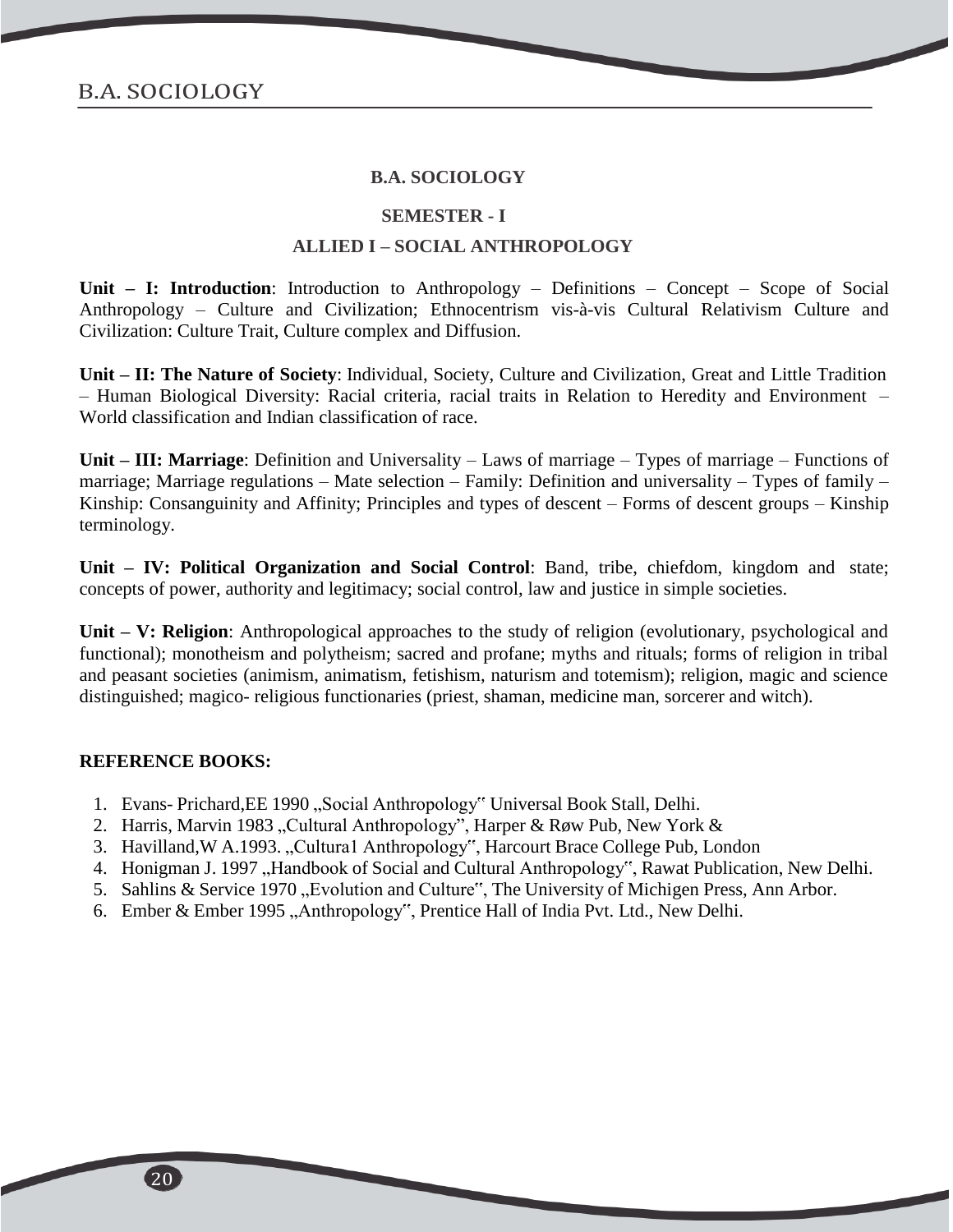21

#### **B.A. SOCIOLOGY**

#### **SEMESTER - II**

#### **CORE III – PRINCIPLES OF SOCIOLOGY - II**

**Unit I: Individual and Society:** The Sociality of Man: The Central Problems of Sociology – Man Depends on Society – The Social Contract Theory – Man in Society and Society in Man – Scope of Individualtiy.

**Unit II: Social Control**: Meaning, Nature, Types and Importance - Informal Agencies of Social control – Customs, Folkways and Mores -Formal Agencies of Social control – Law and Education.

**Unit III: Social Structure and Social System**: Meaning and Elements of Social Structure. Definition, Characteristics and Elements, Types of Social System.

**Unit IV Social Stratification and Social Differentiation**: Definition, Characteristics and Distinction between Stratification and Differentiation. Forms of Social Stratification – Caste, Class and Estate. Causes of Differentiation.

**Unit V: Social Change**: Meaning and Nature - Theories of Social Change – Equilibrium, Cyclical, Conflict and Functionalism - Factors of Social Change- Physical, Biological and Technological – Social Change and Social Progress.

#### **Reference Books**:

- 1. Abraham Francis (2006): Contemporary Sociology, Oxford University Press, New Delhi
- 2. Bottomore, TB : Sociology: A Guide to Proglems and Literature, Bombay : George Allen and Unwin (India)
- 3. Davis Kingsley (1982): Human Society, Surfeit Publications, New Delhi.
- 4. Giddens Anthony (2001): Sociology (4th Edn), Blackwell Publishers, Cambridge, UK
- 5. Gisbert Pascual (1983): Fundamentals of Sociology, Orient Longmans, Bombay, 1983.
- 6. Horton Paul and Hunt Chester (1984): Sociology, McGraw Hill Co, New Delhi
- 7. Jayaram N 1988: Introductory Sociology, MacMillan India, Madras.
- 8. Johnson Harry M 1995: Sociology: A Systematic Introduction, New Delhi : Allied Publishers
- 9. Leslie Gerald, Richard Larson, Benjamin Gorman, (1994): Introductory Sociology Order and Change in Society (3rd Edn) , Oxford University Press, Delhi
- 10. Ogburn and Nimkoff (1964): A Handbook of Sociology, Eurasia Publishing House (pvt).Ltd, Ram Nagar, New Delhi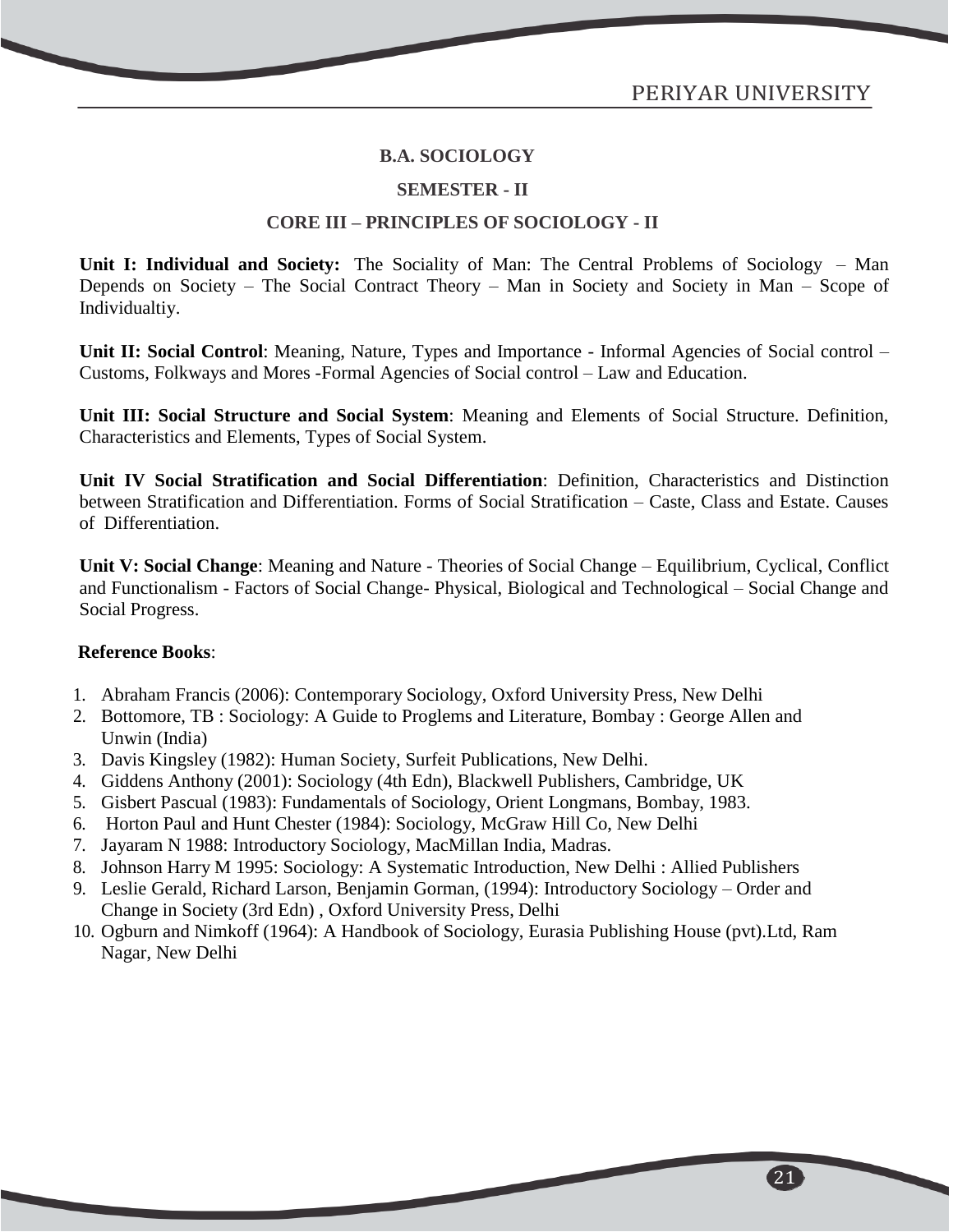#### **SEMESTER - II**

#### **CORE IV - SOCIOLOGICAL THEORIES – II**

**Unit – I: Talcott Parsons**: System theory: Structure of Social Action – Pattern Variables – Cybermatic Hierarchy of Control.

**Unit – II: Robert K. Merton**: Functional Analysis: Functional Requirements Manifest and latent functions, Dysfunctions, Middle Range Theories.

**Unit – III: Pitirim A. Sorokin**: Social and Cultural Dynamics - Social Stratification – Social Mobility.

**Unit – IV: Vilfredo Pareto**: The Mind and Society – Social Cycle Theory –Fascism and Power Distribution.

**Unit – V: George Simmel:** Dialectical Approach – Social Geometry – The Philosophy of Money.

- 1. Giddens, Anthony (2006), *Sociology*, 5<sup>th</sup> Edition New Delhi: Wiley India Pvt, Ltd,.
- 2. Jones, Pip (2003), *Introducing Social Theory,* Atlantic Publishers, New Delhi.
- **3.** Turner, H. Jonathan (2003) *The Structure of sociological Theory*. USA: Wadsworth/Thomson Learning**.**
- 4. Wallace A. Ruth and Alison Wolf (2008), *Contemporary Sociological Theory*, Delhi: Dorling Kindersley (India) Pvt. Ltd.
- 5. Collins Randall. (1977) *Theoretical Sociology*, Delhi: Rawat Publications.
- 6. Bredemeier C. Harry and Richard M. Stephenson (1962), *The Analysis of Social Systems,* New York, Holt, Rinehart and Winston, inc.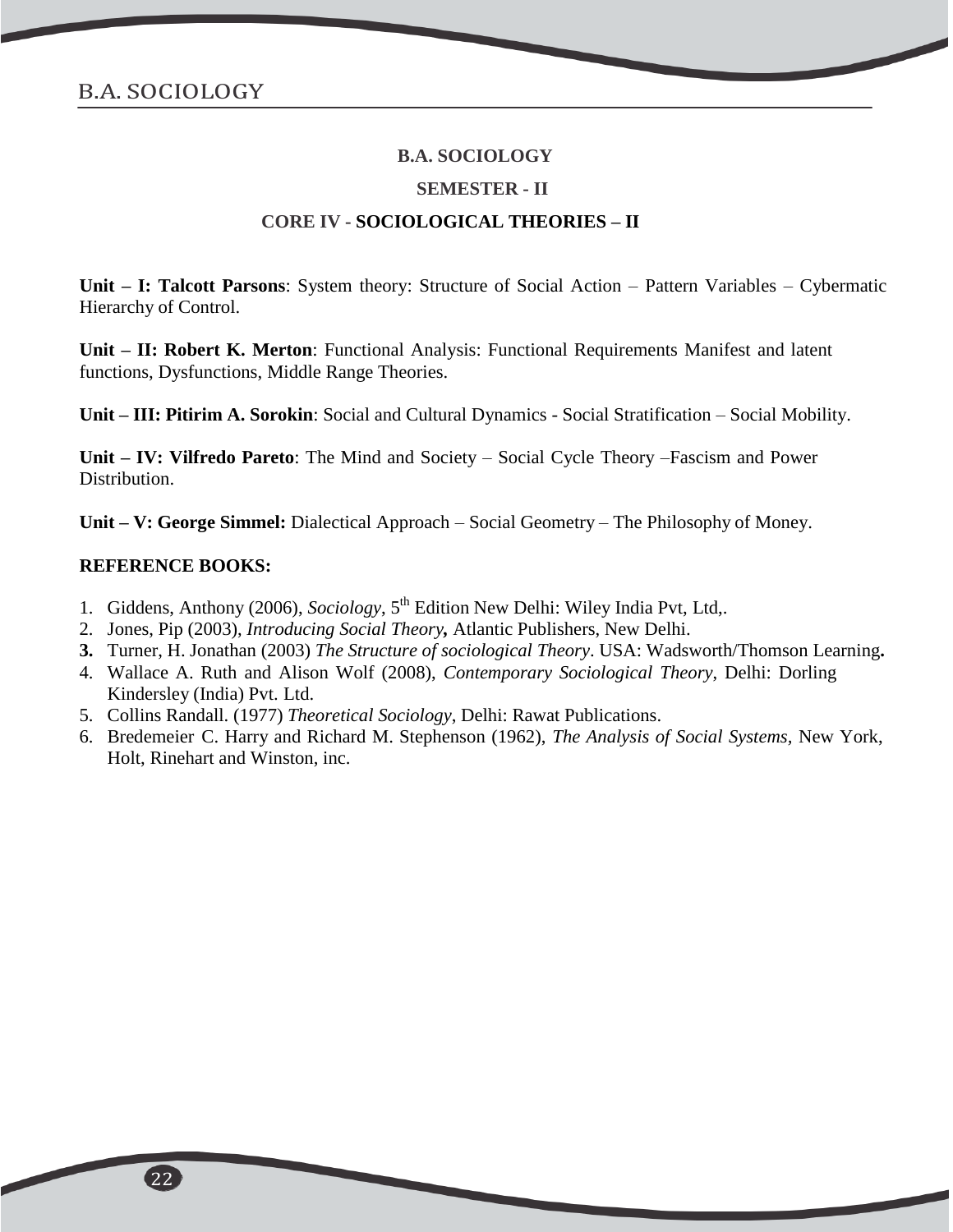#### **SEMESTER - II**

#### **ALLIED II - SOCIAL PSYCHOLOGY**

Unit I: Introduction: Definition, Nature and Scope of Social Psychology – Relationship with other Social Sciences – Sociology, Social Anthropology and Psychology – Methods of Social Psychology.

**Unit II: Attitude:** Attitude formation – Attitude measurement – Attitude change – Theory of cognitive dissonance – conformity: Classic studies – studies of norm formation – group pressure – Milgram"s obedience experiment.

**Unit – III: Socialisation and Development of Self**: The Dependency condition, Effect of Dependency and the internalisation of values, Identification process, Interpersonal Communication, The Development of Self – Heredity and Environment – Stages of Personality Formation – Culture and Personality – Social attitude.

**Unit – IV: Public Opinion and Propaganda and Mass Media**: Public opinion, Formation of public opinion, Dimensions of Public Opinion – Propaganda – Propaganda Techniques – Propaganda and education – Mass Media.

**Unit – V: Collective Behaviour and Deviance**: Crowds – features and types of crowds and Mob violence – Crowd Behaviour – Rumour, Gossip, Fads, Fashions and Crazes – Deviance and Crime, Delinquency – Treatment and Prevention.

#### **REFERENCE BOOKS:**

- 1. Allport. F.H., Social Psychology, Houghton, Miffin, Boston, 194.
- 2. Harari, Herbert and me David John, W. 1986, Social Psychology, CBS Publishers & Distributors, Delhi.
- 3. Kuppuswamy. B., Elements of Social Psychology, Konark Publishers Pvt Ltd, 2008.
- 4. Maccoby, E.E., New Comp., T.E., and Harty E/K/(Eds.) 1958, Reading in Social Psychology, Holt, New York.
- 5. Merton, R.K., 1952 Bureaucratic and Personality, Reader in Bureaucracy, Glenco III Free Press.
- 6. Sharma.J.D., Social Psychology, Lakshmi Narain agarwal, Agra, 2008.
- 7. Tannenbaun Arrold,S. 1966, Social Psychology of the Work organisation, Tavistock Publications, Great Britain.

 $\left[23\right]$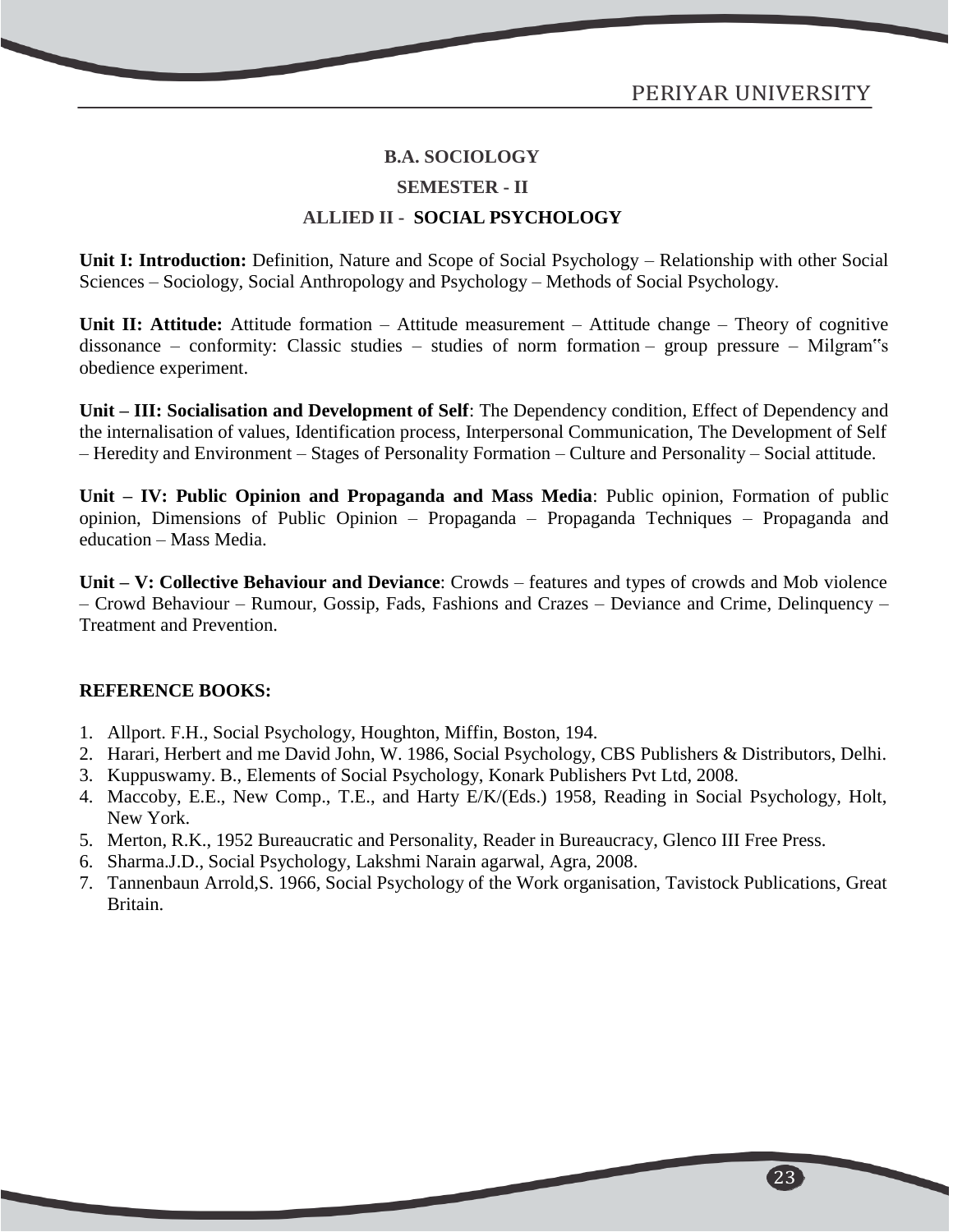#### **SEMESTER - III**

#### **CORE V - RURAL SOCIOLOGY (20USO05)**

**Unit - I: Introduction**: Rural Sociology – Meaning – Definition – Nature and Scope.

**Unit - II: Institution and Social Structure:** Family and Kinship – Caste and Class – Religion – Economy Polity Dysfunctional aspect of the rural Social Structure – Land forms, human habitations and environment.

**Unit - III: Agrarian Society**: Characteristics of rural society – Jajmani system – Landlords, Working peasants and labourers – Zamindari system, Mahalwari system, Ryotwari system – Abolition of Intermediaries, Tenancy Reforms, Ceilings on Land Holdings, Consolidation of land holdings, Co-operative Farming – Changing agrarian relations – Five Year Plans and Rural Development programmes in India and Tamil Nadu – Panchayat Raj Institutions.

**Unit – IV: Villages in India:** Village Patterns and characteristics – Emergence of Villages – Types of villages - – Village settlement patterns – Types and patterns of dwelling.

**Unit – V: Rural Problems**: Poverty and Indebtedness – Child Labour – Unemployment – Illiteracy – Migration – Health and Sanitation Problems.

#### **REFERENCE BOOKS:**

1. Desai A.R. Rural Sociology in India, Bombay Popular Prakasam, New Delhi.

- 2. Ram Ahuja, Indian Social Systems, Rawat Publications, New Delhi.
- 3. S.L.Doshi and Jain (2001), Rural Sociology, Rawat Publications, New Delhi. 4. C.N.Sankar Rao – Sociology – S. Chand & Co – New Delhi.

11.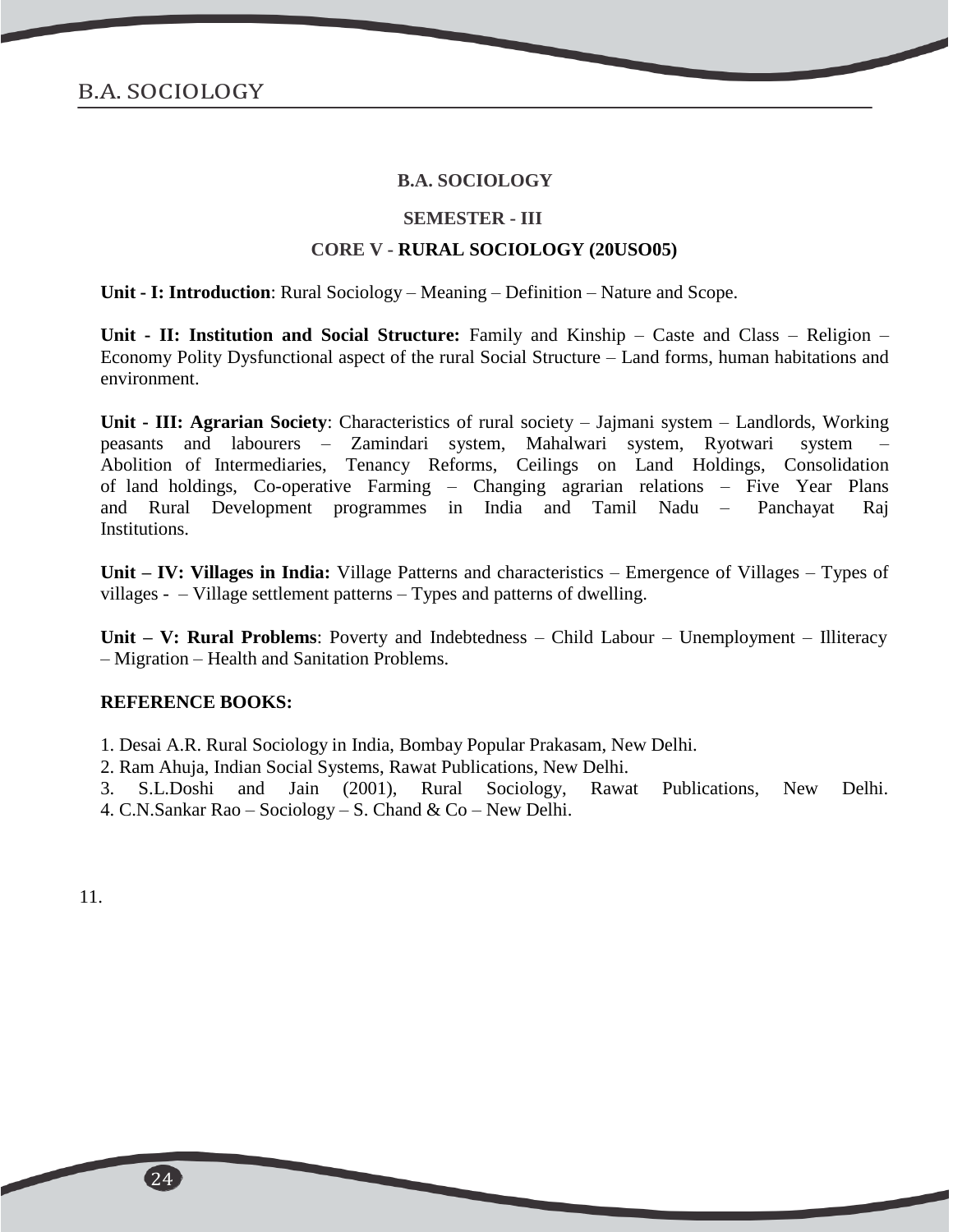$\left[25\right]$ 

#### **B.A. SOCIOLOGY**

#### **SEMESTER – III**

#### **CORE VI - RESEARCH METHODOLOGY (20USO06)**

**UNIT – I:** Fundamentals of Social Research: Definition, Nature and purpose of social research – Steps in Social Research; Objectivity and Subjectivity in Social Research – Research and theory.

**UNIT – II:** Stages, Types and Methods of Social Research: Problem selection and formulation – Literature review – Types of Research: Basic, Applied and Action Research – Qualitative and Quantitative Research Methods – Research Designs, Hypothesis and Sampling.

**UNIT – III:** Techniques of Data Collection: Types and sources of Data – Methods of primary data collection: Observation, Interview, Questionnaire, Schedule and Case Study.

**UNIT – IV:** Measurement and Scaling Techniques: Meaning, Need and Problems of Scaling, Methods of Scale Construction – Likert, Thurstone and Guttman Scales. Bogardus Scale. Reliability and Validity.

**UNIT – V:** Data Processing and Use of Computer in Social Research: Editing, Coding, Classification and Tabulation of data. Use of Computers in Social Research. Report Writing.

#### **REFERENCE BOOKS:**

1. Ahuja, Ram (2001): *Research Methods*, New Delhi: Rawat Publication.

12. Goode, W.J. and P.K.Hatt (1952): *Methods in Social Research*, New York: McGraw International.

3. Seltiz, Claise et al; (1959): *Research Methods in Social Relation*, New York: Henry Holt and Co.

4. Srivastava, Prakash G.N. (1994): *Advances Research Methodology*, Delhi: Radha Publication.

5. Thakur, Devender (2003): *Research Methodology in Social Science*, Delhi: Deep and Deep Publication

6. Young, P.V. (1988): *Scientific Social Survey and Research*, New Delhi Prentice Hall.

7. Krishnaswamy. O, (2004), *Social Research Methods*, New Delhi, Himalaya Publications.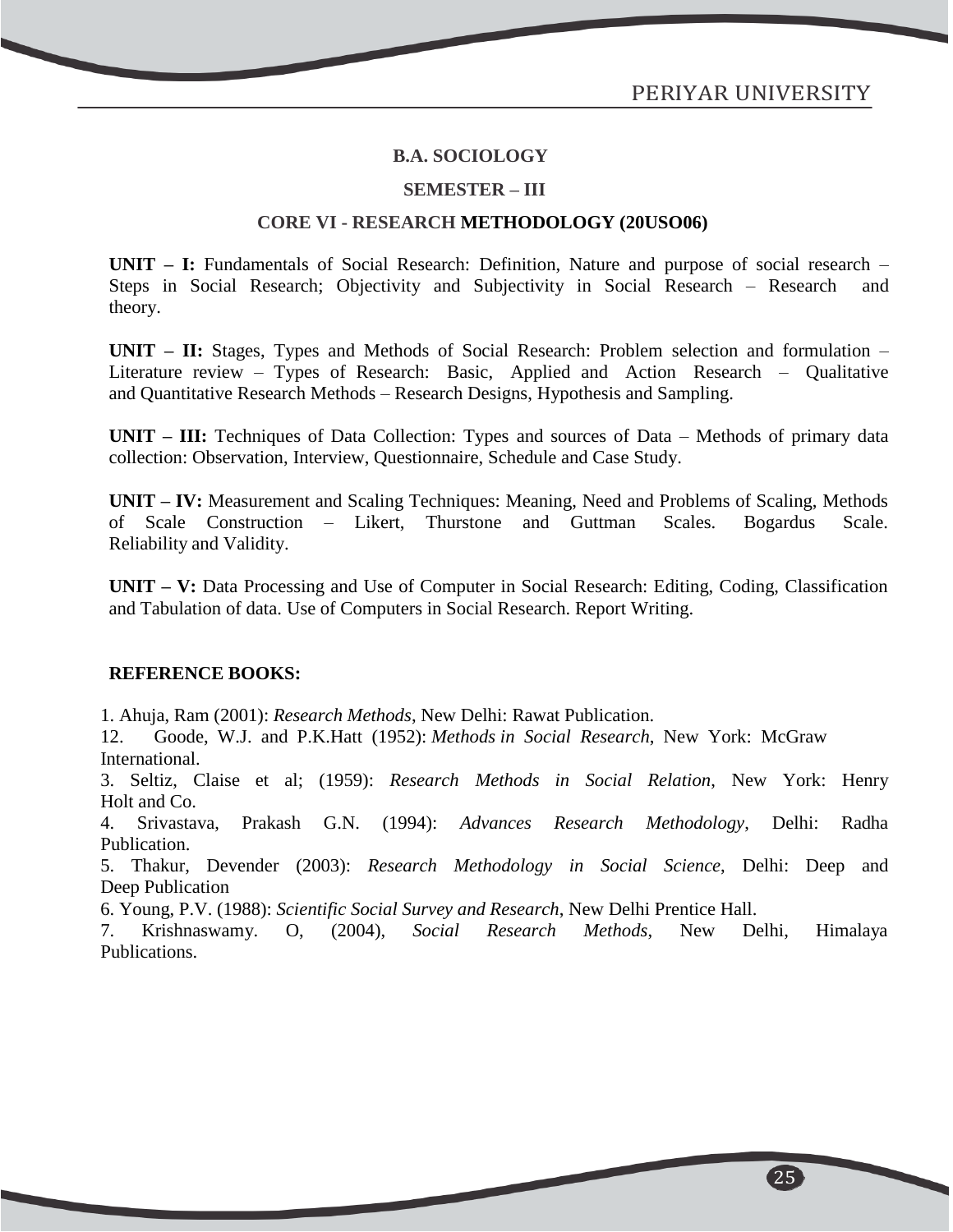#### **SEMESTER - III**

#### **ALLIED III – SOCIAL DEMOGRAPHY (20USOA03)**

**UNIT – I: Introduction**: Definition, nature, scope and importance of demography and population studies – Origin and development of population studies.

**UNIT – II: Population Theories**: Malthusian, Demographic Transition and Optimum Population Theory.

**UNIT – III: Concepts and measurement of population trends in India**: Concepts – still birth, live birth, foetal death, sterility, fecundity, parity etc., Population Composition – age structure, sex ratio, rural-urban composition, literacy and occupational composition.

**UNIT – IV: Population Dynamics**: Fertility, Mortality and Migration – definition, sources, measures and factors affecting them.

**UNIT – V: Population explosion**: World population growth – Population growth in India: causes and effects – Population planning and control: role of Government, NGOs and the media – Population Policy of India.

#### **REFERENCE BOOKS:**

1. Jayapalan, N. *Social Demography*. Jaipur: Book Enclave, 2004.

- 2. Dubey, SurendraNath. *Population of India* Delhi: Autorspress, 2001.
- 3. Narasaiah, M. Lakshmi. *Population Growth*. New Delhi: Discovery Publishing House,2001.
- 4. Bose, Asish. *Demographic Diversity of India*. Delhi: R.B Publishing Corporation, 1991.
- 5. Sinha, V.C. and Zacharia. E. *Elements of Demography*. New Delhi: Allied Publishers, Private Limited, 1984.
- 6. Rajendra, Sharma. *Demography and Population Problems*. New Delhi: Atlantic Publishers, 1977.
- 7. Srivastava, O.S.: *Demography and Population Studies* New Delhi: Vikas Publishing House, 1994.

26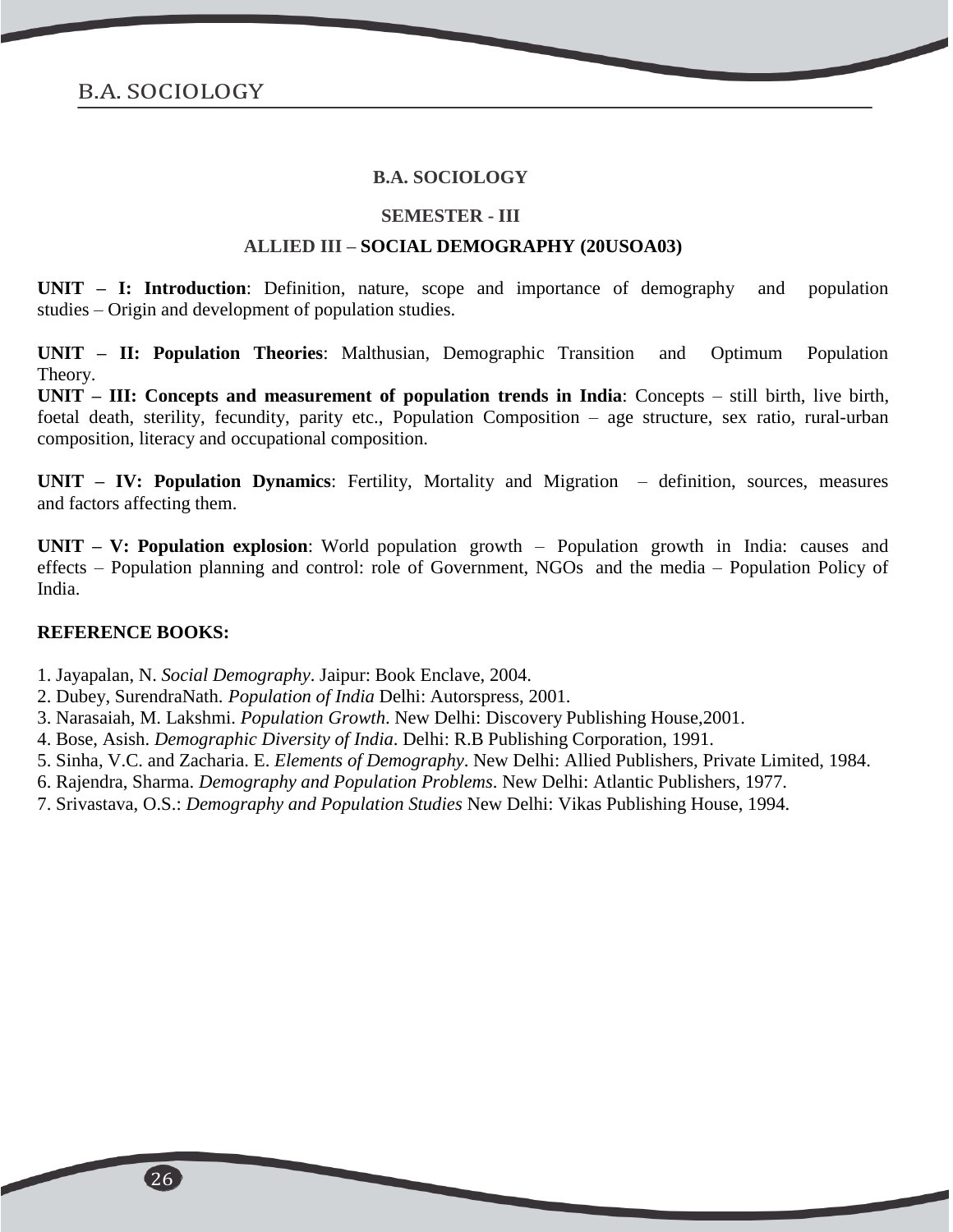$\left[27\right]$ 

#### **B.A. SOCIOLOGY**

#### **SEMESTER – III**

#### **NON MAJOR ELECTIVE COURSE – I: SOCIOLOGY FOR COMPETITVE EXAMINATIONS (20USONM01)**

**Unit – I: Introduction:** Meaning, Definition and Scope of the subject – comparison with other social sciences – History, Economics, Political science, Anthropology and Social Psychology.

**Unit – II: Basic Concepts**: Society, Community, Association and Institution. Culture, Social Groups – primary, secondary and reference groups – Socialization – Social structure – Status and role – Norms and Values – Social Control – Conformity and deviance.

**Unit – III: Sociology as Science:** Science, scientific method and critique – Research Methods and Analysis **–** Qualitative and quantitative methods – Techniques of data collection – Variables, sampling, hypothesis, reliability and validity.

**Unit – IV: Sociological Thinkers:** August Comte, Herbert Spencer, Karl Marx, Emile Durkheim, Max Weber, Talcott Parsons and Robert K. Merton.

**Unit – V: Social Institutions and Social Processes:** Marriage, Family, Kinship, Economic system, Political Institutions and Religion – social change – factors of social change – social control – agencies of social control – socialisation, assimilation, integration, cooperation, competition, conflict, accommodation.

- 1. Jayaram, N. 1988. Introductory Sociology. Madras: Macmillan India
- 2. Merton, R.K. 1957. Social Theory and Social Structure. London: Free Press
- 3. Schaefer. Richard T. and Robert P.Lamm. 1999. Sociology. New Delhi: Tata‐McGraw‐Hill.
- 4. Johnson, Harry M. 1995. Sociology: A systematic introduction. New Delhi: Allied Publishers.
- 5. Davis, Kingsley. 1949. Human Society New York: Macmillan Co.
- 6. Rosenberg Michael. 1983.An Introduction to Sociology Methuen Publications.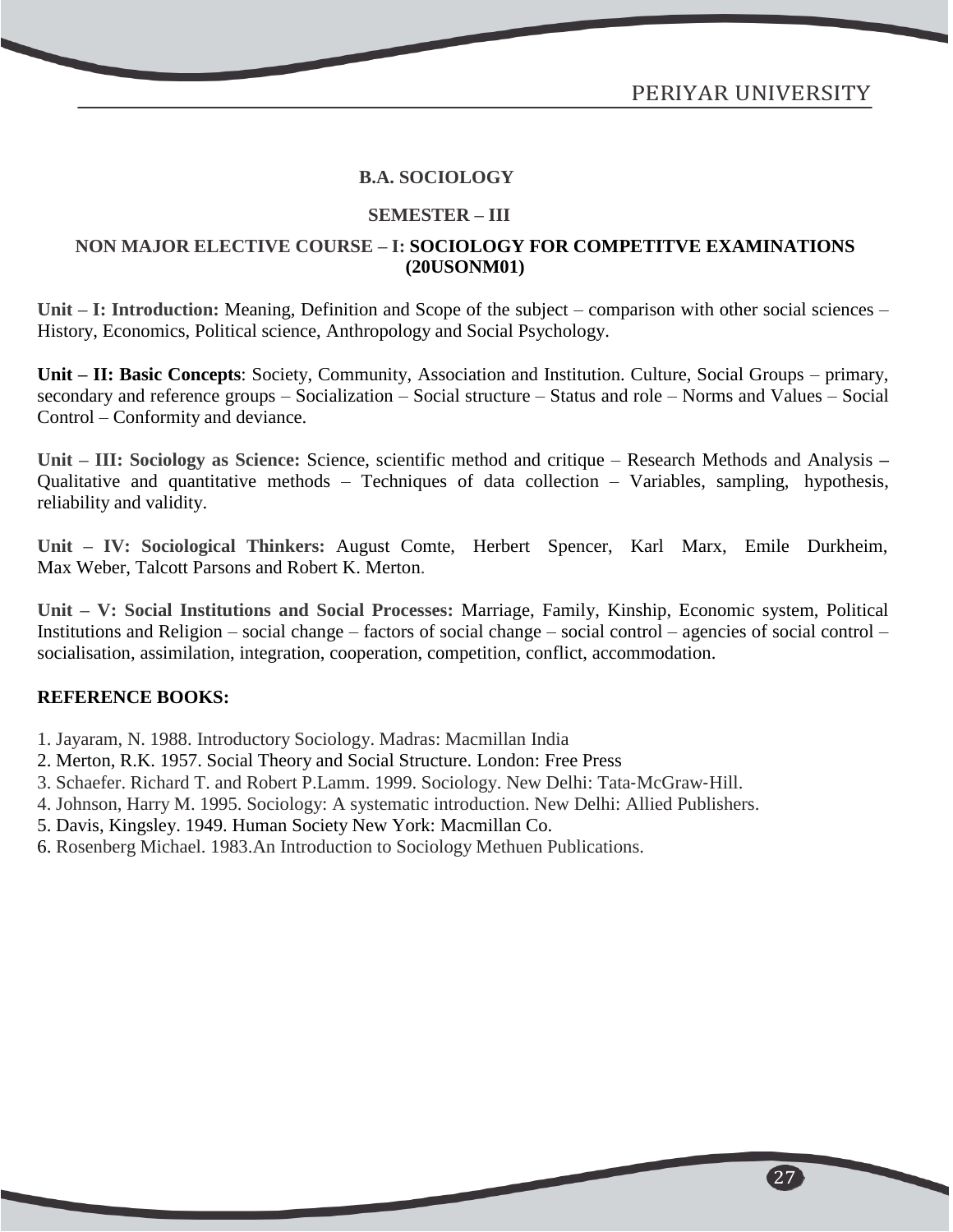#### **SEMESTER – III**

#### **SKILL BASED ELECTIVE COURSE - I: HUMAN RESOURCE MANAGEMENT**

#### **(20USOSB01)**

**Unit – I: Introduction**: Human Resource Management – Concept, definition, scope and functions; human resource planning – Need and scope for human resource planning.

**Unit – II: Recruitment:** Meaning and Definition – Purpose and importance and sources of Recruitment – Selection: Definition, Meaning, types and process.

**Unit – III**: **Job Analysis and Evaluation:** Meaning of the Job – Purpose – Uses. Steps in Job Analysis – Techniques of Job Analysis.

**Unit – IV: Training and Development:** Training and Personnel Development, training policies – Wage structure – Wages, wage fixation, allowances, bonus fixation procedures.

**Unit – V: Performance Appraisal:** Personnel records, performance appraisal and counselling.

#### **Text Books:**

- 1. Aswathappa, K. Human Resource and Personnel Management. New Delhi: Tata McGraw Hill, 2000.
- 2. Yoder, Dale. Personnel Management and Industrial Relations. New Delhi: Prentice Hall of India. 1975.

- 1. John, W. Newstran and Keith Davis. Organizational Behaviour at Work Organizational Behaviour. New Delhi: McGraw-Hill, 1993.
- 2. Miner, J.B. and Miner,M.G. Personnel and Industrial Relations. New Delhi: Macmillan, 1985.
- 3. Terry, L. Leap. Michael D.Crino. Personnel/Human Resource Management. New Delhi: Macmillan & Co., 1990.
- 4. William, P. Anthony et. al. Strategic Human Resource Management. New Delhi: Dryden Press, 1993.
- 5. Venkataratnam, C.S. and Srivastava ,B.K. Personnel Management and Human Resources, New Delhi: Tata McGraw-Hill Publishing Co., 1991.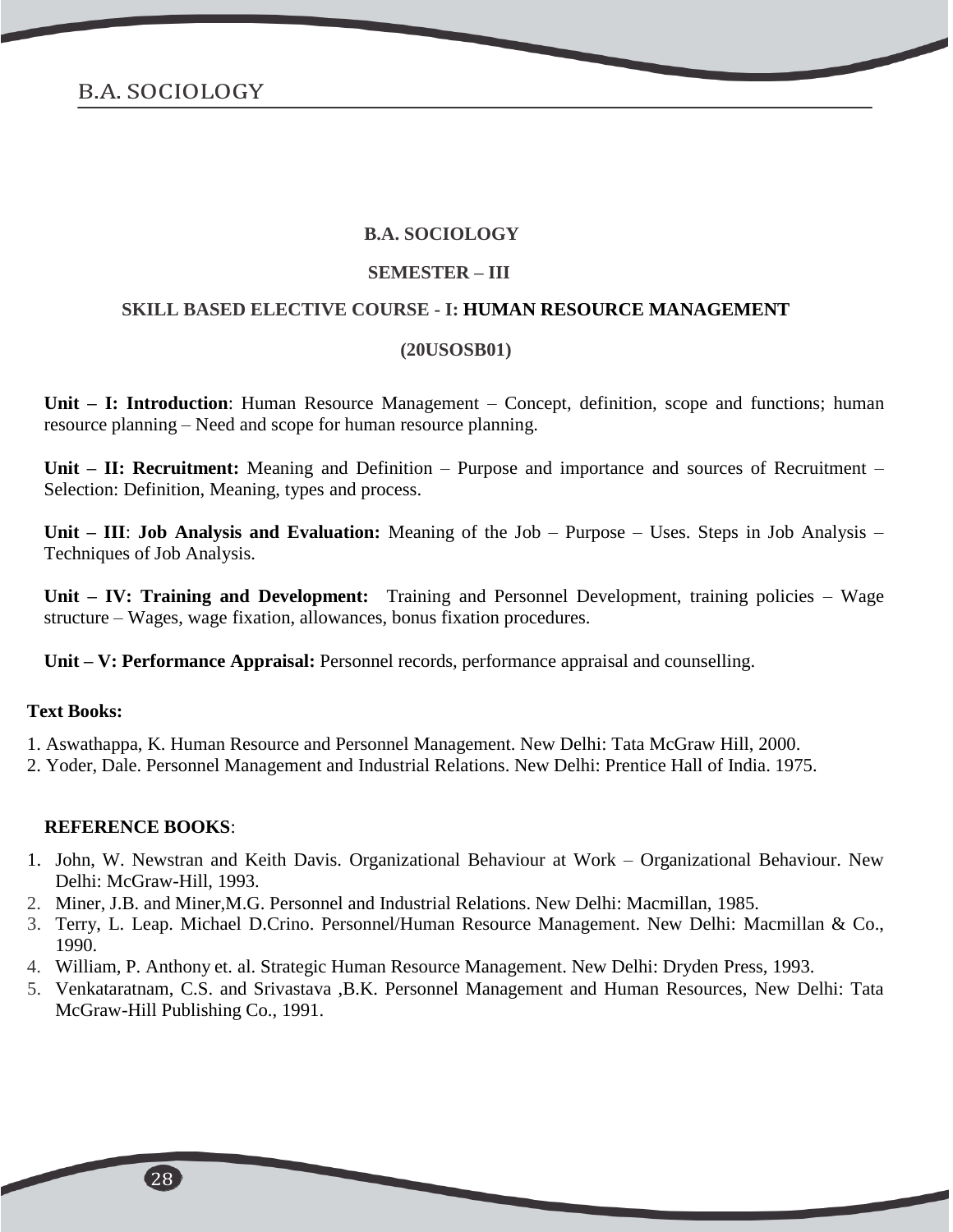## **B.A. SOCIOLOGY SEMESTER - IV CORE VII – URBAN SOCIOLOGY (20USO07)**

**Unit – I: Introduction**: Definition – origin and scope of urban sociology – rural-urban differences – rural-urban typology study of urban sociology in India – concept of urban, urban locality – urban agglomeration, urbanism urbanism as a way of life. Urbanization: Definition – Process – Impacts of urbanization.

**Unit – II: Urban Ecology**: Definition – Elements of ecology – Ecological theories – Factorial ecology – Social area analysis – Social indicators of movement.

**Unit – III: Growth of Cities**: Pre – industrial and industrial cities – City: Definition – causes for the growth of cities. Types of cities – metropolis – megalopolis – rural urbanization – conurbation.

**Unit – IV: Urban problems**: Crime – juvenile delinquency – beggary – alcoholism and drug addiction, poverty and unemployment – housing and slums – pollution – water supply.

**Unit – V: Town Planning**: Objectives – Principles – Necessity of Town Planning of Growth of towns, satellite growth, forms of town planning – planning of the modern town – urban development policies.

- 1. William. G. Flanagan Urban sociology images and structure. Allyn and bacon Baston,
- 2. J.R. Mellor Urban Sociology in an unurbanised society. Routledge & Kegan Paul London.
- 3. N.JayaBalan Urban Sociology, Atlantic publishers and distributors Delhi.
- 4. Odeyas. D. Heggade Urban Development in India, Mohit publishers and distributors Delhi.
- 5. Ram Ahuja Social problems in India, Rawat publications N.Delhi.
- 6. C.N.Sankar Rao Sociology S. Chand & Co N. Delhi.
- 7. DC. Bhatta charya Vijoya publishing house, Kolkata.
- 8. Urban Sociology Rajendra K. Sharma, Alantic Publishers and Distributors, New Delhi.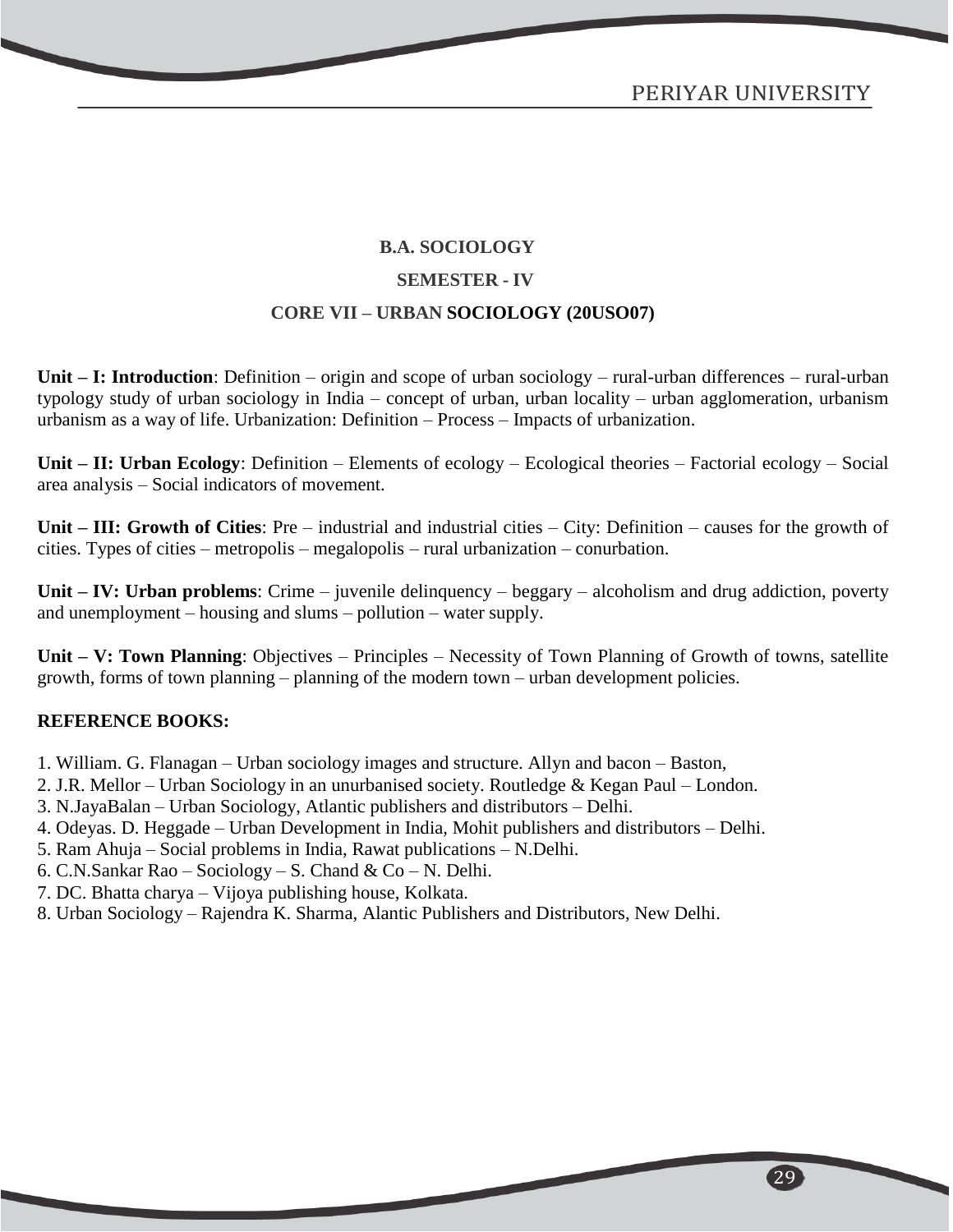#### **SEMESTER - IV**

#### **CORE VIII – SOCIAL STATISTICS (20USO08)**

**Unit – I: Statistic**s: Origin and growth – Definition – functions – Scope – Importance of Statistics in social research, Levels of Measurement – nominal – ordinal, interval and ratio. Survey – Scope of Survey – Sources of Data Collection: Primary and Secondary.

**Unit – II: Descriptive Statistics**: Measures of Central Value: Average – Definition – objectives – Requisites of a Good Average. Measures of Central tendency:– Mean, Median, Mode – Measures of Dispersion: – Range, Quartile Deviation, Mean Deviation and Standard Deviation.

**Unit – III: Correlation**: Correlation Analysis - Karl Pearsons Coefficient of Correlation, Spearman"s Rank Correlation.

**Unit – IV: Test of Significance**: Chi-Square test, Application and usefulness of Students" t-test, Scaling Techniques – Reliability and validity of Scales

**Unit – V: Uses of SPSS**: Univariate and Bivariate analysis – Limitations in Statistics and Computer.

#### **REFERENCE BOOKS**:

.

1. Agnihotri, Techniques of Social Research, M.N. Publishers, New Delhi 1980.

- 2. Kothari. C.R., Research Methods and Techniques, Vishwaprakashan, New Delhi 1990.
- 3. Singh. R.P, Methods in Social Research, Printwell Publishers. Jaipur 1989.

4. Wilkinson & Bhandakar, Methodology and Techniques of Social Research, Himalayas Publishing House, Mumbai 1984.

- 5. Gupta S.P, Statistical Methods, Sultan Chand & Sons, New Delhi, 1987.
- 6. Gupta S.C, Fundamentals of Statistics, Himalaya publishing House, Bombay, 1997.
- 7. Vatsyayam, Methods & Techniques of Social Survey and Research, Kedar Nath Ram Nath, Meerut.
- 8. Goode and Hatt,Methods in Social Research,McGrew Hill.
- 9. Young.V. Pauline(1960),Scientific Social Survey and Research,USA,Prentice Hall.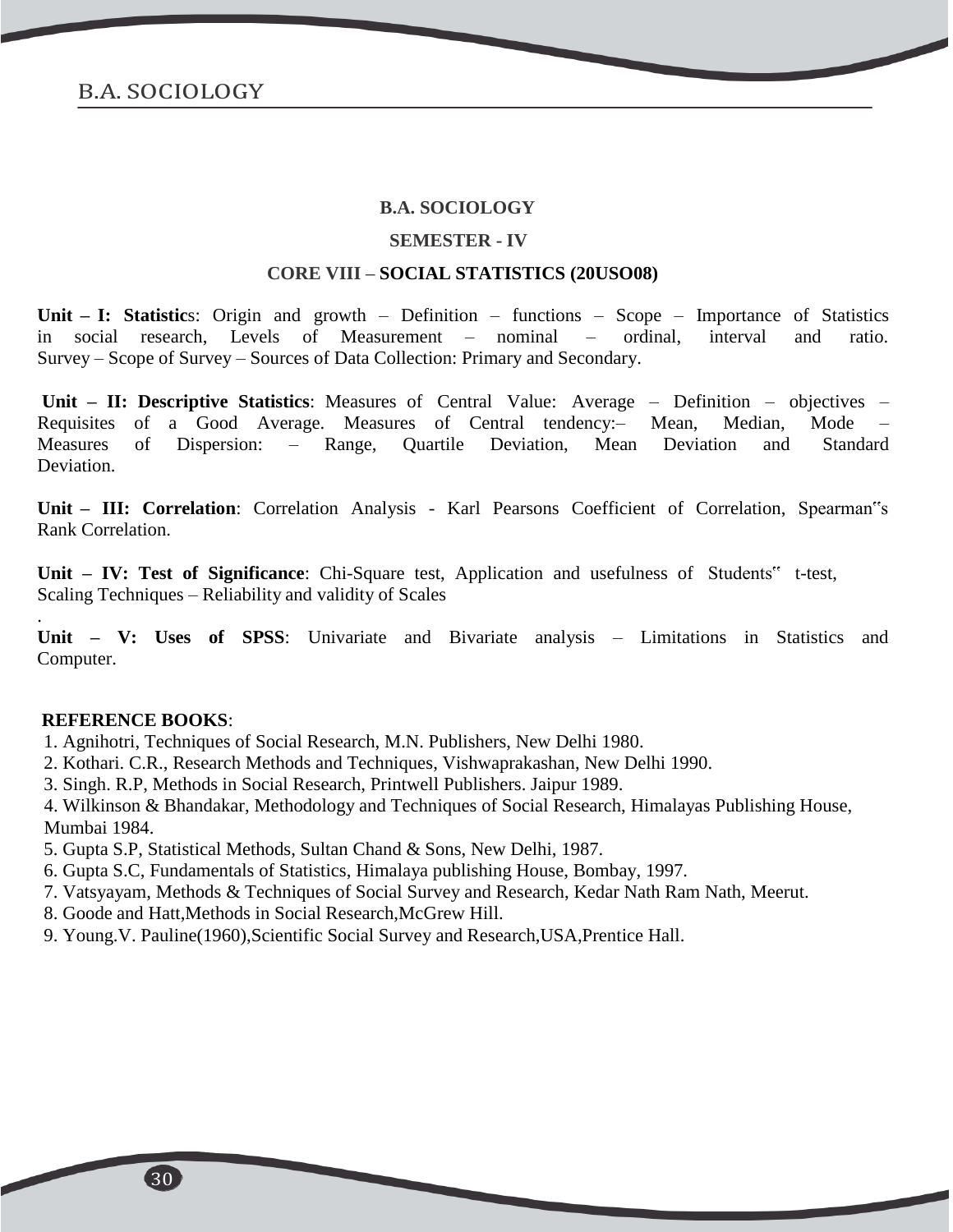#### **SEMESTER - IV**

#### **ALLIED IV - SOCIAL WELFARE ADMINISTRATION (20USOA04)**

**UNIT – I: Introduction**: Social welfare Administration – Definition, Meaning and Concept – Principles and Professional ethics of Social Welfare Administration – Emerging Trends in Social Welfare Administration.

**UNIT – II**: **Fields of social welfare Administration**: Children, Youth, Women, Aged communities – Rural, Urban and Tribal Communities – characteristics and problems of the fields of social welfare administration.

**UNIT – III: Social Welfare Organizations**: NGOs – Introduction, concept and functions – Issues in NGO Development – Need assessment, staffing, linking with external resources and target group – Managerial role in problem solving, Governance and leadership, NGOs-Environment, Taxonomy, Mega and Micro-Environmental threats and opportunity and its impact.

**UNIT – IV**: **Social Welfare Board**: Ministry of Social Welfare – Schemes – Central Social Welfare Board and State Social Welfare Boards in India – History, Structure, Function, goals and achievements.

**UNIT – V: Health and Family Welfare**: Human Resource Development, Labour, Non conventional Energy Sources, Rural Development, Science & Technology, Social Justice and Empowerment – NABARD, Human Rights Commission, National and Regional Organization. NIRD, CAPART, SIRD, MSME, TN Women Development Corporation, Public Welfare Program Process of Community Participation in social welfare programs.

#### **REFERENCE BOOKS**:

1.Bhattacharya, Sanjay. Social Work Administration. Jaipur: Rawat Publication, 2006.

2.Chowdry, Paul D. Social Welfare Administration. New Delhi: Atma Ram and Sons, 1990.

3.Dhama, O.P. Extension and Rural Welfare. Agra: Ram Prasad & Sons,1986.

4.Dubey, S.N. Social Welfare Policy and Social Welfare Service. Bombay: Tata Institute of Social Sciences,1972.

5.Goel, S. L. Social Welfare Administration: Social Justice and Empowerment. Vol.1& 2. New Delhi: Deep and Deep Publication Pvt. Ltd., 2010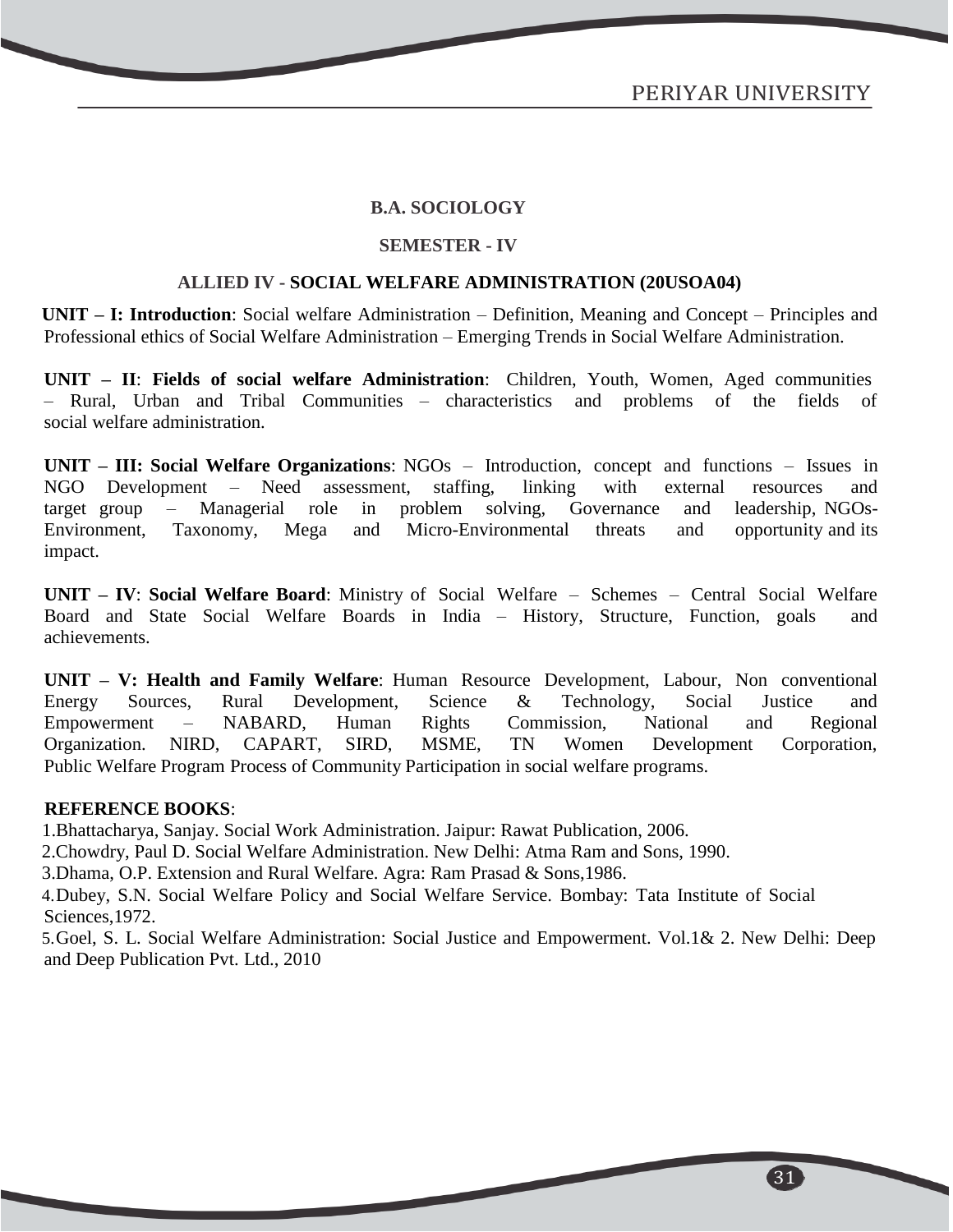#### **SEMESTER – IV**

#### **NON MAJOR ELECTIVE COURSE – II: INTRODUCTION TO HUMAN RIGHTS AND DUTIES**

#### **(20USONM02)**

**Unit I: Basic Concepts:** Human Values - Dignity - Liberty, Equality, Justice, Unity in Diversity, Ethics and Morals - Meaning and significance of Human Rights Education**.**

**Unit II: Perspectives of Rights and Duties:** Rights: Inherent-Inalienable-Universal - Individual and Groups - Nature and concept of Duties - Interrelationship of Rights and Duties.

**Unit III: Introduction to Terminology of Various Legal Instruments:** Meaning of Legal Instrument - Binding Nature - Types of Instruments: Covenant-Charter-Declaration-Treaty-Convention-Protocol Executive Orders and Statutes**.**

**Unit IV: United Nations And Human Rights:** Brief History of Human Rights - Provision of the charters of United Nations - Universal Declaration of Human Rights - Significance-Preamble - Civil and Political Rights- (Art. 1-21) - Economic, Social and Cultural Rights -(Art.22-28) - Duties and Limitations (Art. 29) - Final Provision (Art. 30).

Unit V: Human Rights in India: Fundamental rights and Indian Constitution, Rights for children and women, Scheduled Castes, Scheduled Tribes, Other Backward Castes and Minorities. National and State Human Rights Commissions.

#### **REFERENCE BOOKS:**

1. Henry J Steiner and Philip Alston(ed), 2000 International Human Rights in Context Oxford University Press. 2. Jack Donnelly, 2005 Universal Human Rights Manas Publication, New Delhi.

3. Digumarti Bhaskaro Rao 2001 Human Rights and United Nations Discovery Publishing House, New Delhi.

4. N.Sanaja 2004 Human Rights in the New Millennium Manas Publications, New Delhi.

5. Digumarti Bhaskara Rao, 2001 International Instrument of Human Rights Discovery Publication, New Delhi.